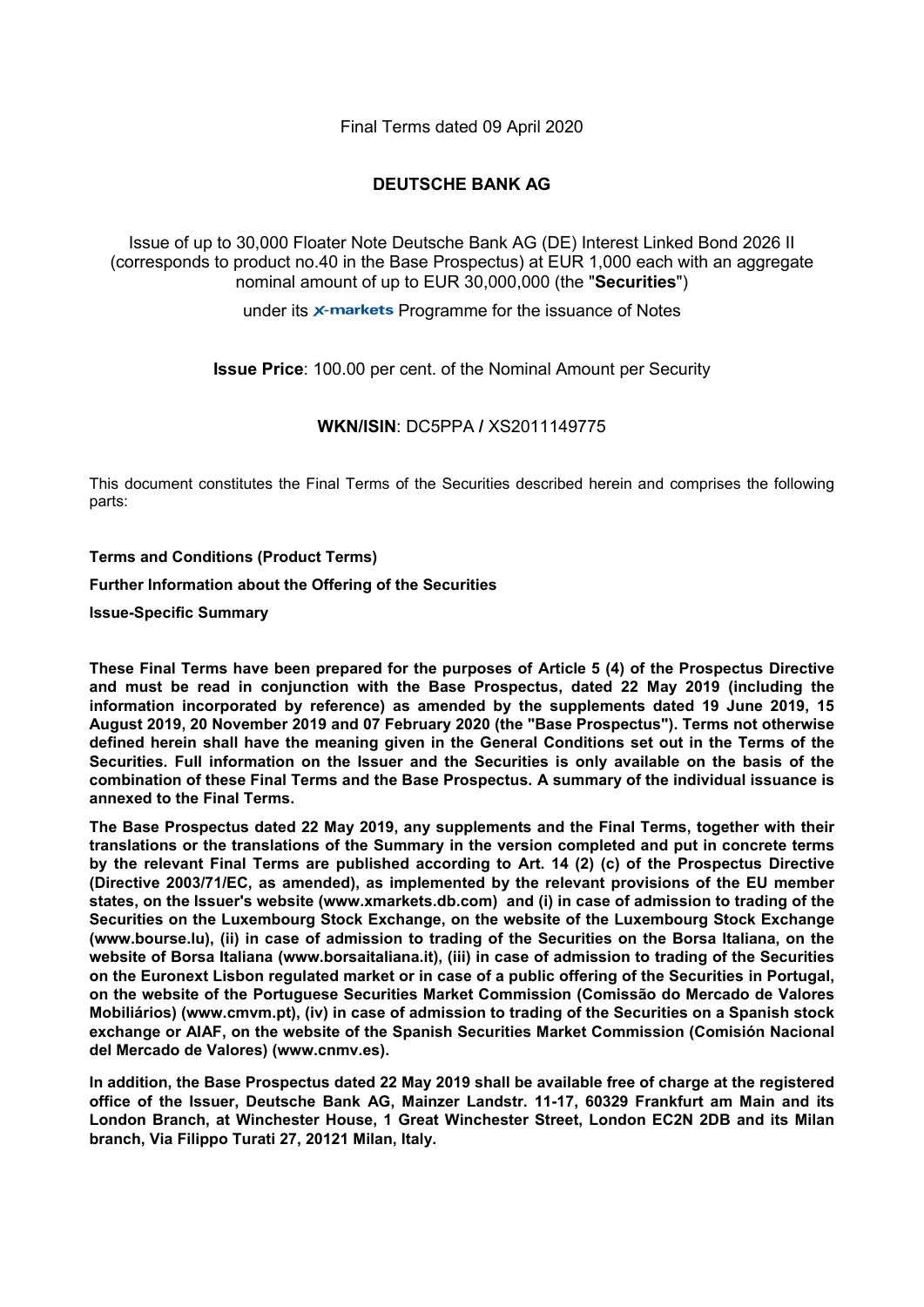## **Terms and Conditions**

The following "**Product Terms**" of the Securities shall, for the relevant series of Securities, complete and put in concrete terms the General Conditions for the purposes of such series of Securities. The Product Terms and General Conditions together constitute the "**Terms and Conditions**" of the relevant Securities.

In case of discrepancies between these Product Terms and the General Conditions, these Product Terms shall prevail for the purposes of securities.

### **General Information**

| <b>Security Type</b>                               | Note /                                                                                                |
|----------------------------------------------------|-------------------------------------------------------------------------------------------------------|
|                                                    | <b>Floater Note</b>                                                                                   |
| <b>ISIN</b>                                        | XS2011149775                                                                                          |
| <b>WKN</b>                                         | DC5PPA                                                                                                |
| <b>Common Code</b>                                 | 201114977                                                                                             |
| <b>Issuer</b>                                      | Deutsche Bank AG, Frankfurt am Main                                                                   |
| <b>Number of the Securities</b>                    | up to 30,000 Securities at EUR 1,000 each with an<br>aggregate nominal amount of up to EUR 30,000,000 |
| <b>Issue Price</b>                                 | 100.00 per cent. of the Nominal Amount per Security                                                   |
| <b>Underlying</b>                                  |                                                                                                       |
| Underlying                                         | <b>Type: Interest Rate</b>                                                                            |
|                                                    | Name: 5 Year EUR Constant Maturity Swap Rate<br>(Reference CMS Rate)                                  |
|                                                    | Reference Source: page ICESWAP1 of the information<br>provider Thomson Reuters                        |
| <b>Product Details</b>                             |                                                                                                       |
| Settlement                                         | <b>Cash Settlement</b>                                                                                |
| <b>Settlement Currency</b>                         | Euro (" <b>EUR</b> ")                                                                                 |
| <b>Cash Amount</b>                                 | <b>The Nominal Amount</b>                                                                             |
| <b>Nominal Amount</b>                              | EUR 1,000 per Security                                                                                |
| <b>Minimum Redemption</b><br><b>Amount Payable</b> | Applicable                                                                                            |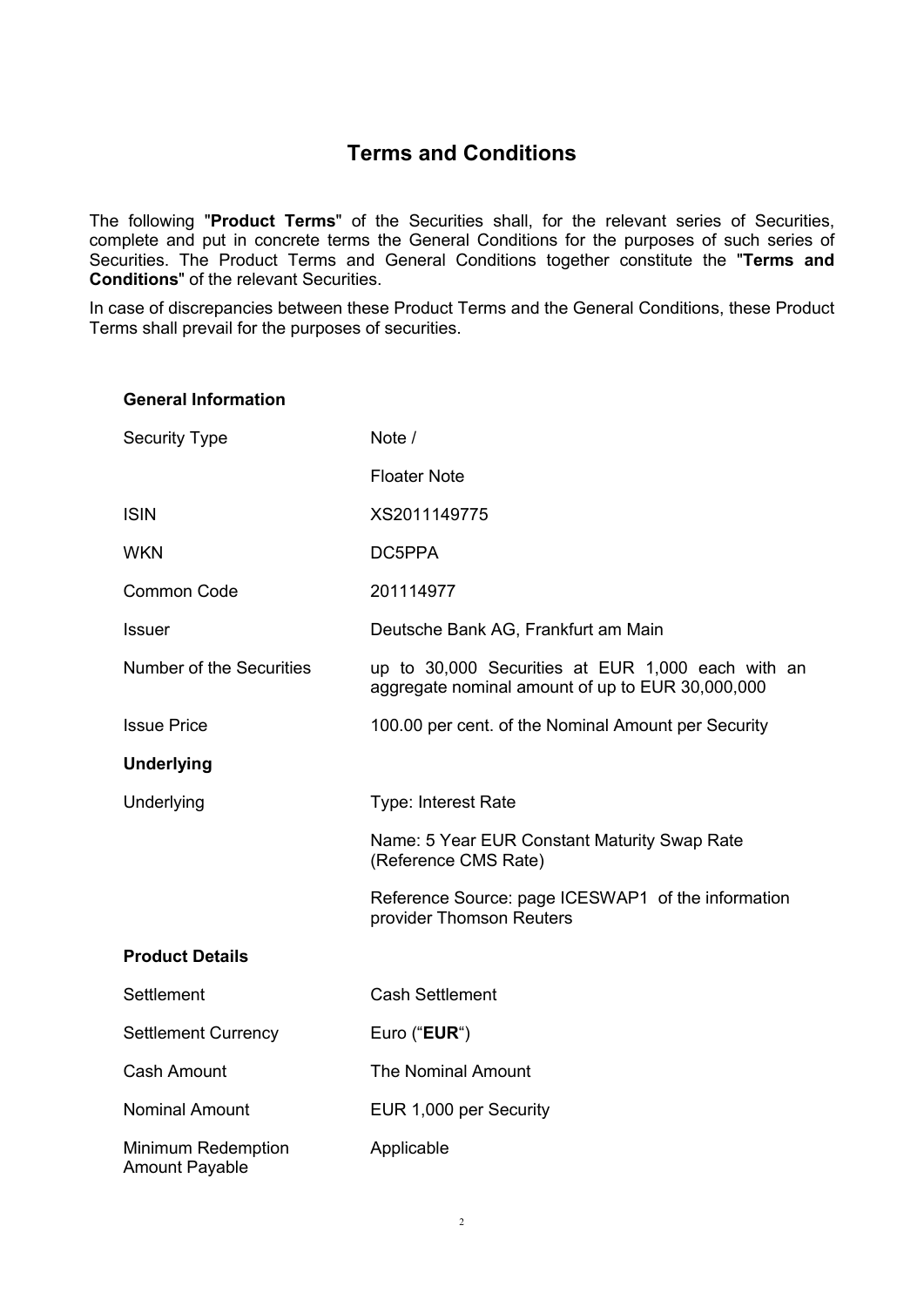| Minimum Redemption<br>Amount        | 100 per cent. of the Nominal Amount                                                                                                                                                                                                                                                                                                                                                                                                                                                                                                                                                                                                                                                                                        |
|-------------------------------------|----------------------------------------------------------------------------------------------------------------------------------------------------------------------------------------------------------------------------------------------------------------------------------------------------------------------------------------------------------------------------------------------------------------------------------------------------------------------------------------------------------------------------------------------------------------------------------------------------------------------------------------------------------------------------------------------------------------------------|
| Coupon                              |                                                                                                                                                                                                                                                                                                                                                                                                                                                                                                                                                                                                                                                                                                                            |
| <b>Coupon Payment</b>               | Coupon Payment applies.                                                                                                                                                                                                                                                                                                                                                                                                                                                                                                                                                                                                                                                                                                    |
| <b>Coupon Amount</b>                | In relation to the Nominal Amount an amount calculated<br>as follows:                                                                                                                                                                                                                                                                                                                                                                                                                                                                                                                                                                                                                                                      |
|                                     | Nominal Amount x Coupon x Day Count Fraction                                                                                                                                                                                                                                                                                                                                                                                                                                                                                                                                                                                                                                                                               |
|                                     | subject to a minimum of the Minimum Coupon and a<br>maximum of the Maximum Coupon                                                                                                                                                                                                                                                                                                                                                                                                                                                                                                                                                                                                                                          |
| Coupon                              | The Reference CMS Rate on the relevant Coupon<br>Determination Date, subject to a minimum of the<br>Minimum Coupon and a maximum of the Maximum<br>Coupon.                                                                                                                                                                                                                                                                                                                                                                                                                                                                                                                                                                 |
| Maximum Coupon                      | 2.50 per cent. per annum                                                                                                                                                                                                                                                                                                                                                                                                                                                                                                                                                                                                                                                                                                   |
| Minimum Coupon                      | 0.95 per cent. per annum                                                                                                                                                                                                                                                                                                                                                                                                                                                                                                                                                                                                                                                                                                   |
| <b>Coupon Determination</b><br>Date | The second last Business Day before the Coupon<br>Payment Date of the relevant Coupon Period.                                                                                                                                                                                                                                                                                                                                                                                                                                                                                                                                                                                                                              |
| <b>Reference CMS Rate</b>           | The rate for EUR-Swaps for a period of the Designated<br>Maturity which appears on the Reuters Screen<br>ICESWAP1 Page (or any CMS Successor Source) as of<br>10:00 a.m., London time, on the relevant Coupon<br>Determination Date.                                                                                                                                                                                                                                                                                                                                                                                                                                                                                       |
|                                     | If such rate does not appear on Reuters Screen<br>ICESWAP1 Page (or such CMS Successor Source as<br>aforesaid), the Reference CMS Rate expressed as a<br>percentage will be determined on the basis of the annual<br>mid swap rates as offered by the Reference Banks at<br>approximately 10:00 a.m., London time, on that Coupon<br>Determination Date to prime banks in the interbank<br>market for a period of the Designated Maturity.                                                                                                                                                                                                                                                                                 |
|                                     | In this context the annual mid swap rate is the average<br>between the bid and the ask prices for the fixed coupon<br>rate (e.g. calculated on the basis of a day count fraction<br>of 30/360, payable annually) of fixed-for-floating swap<br>rates in EUR with a term equal to the Designated Maturity<br>commencing on the respective Coupon Determination<br>Date and in an amount that is representative of a single<br>transaction in that market at the relevant time, which was<br>agreed with an acknowledged dealer with good credit<br>rating on the swap market and whereby the variable rate<br>(calculated on the basis of a day count fraction of<br>Actual/360) corresponds to the rate of deposits in EUR |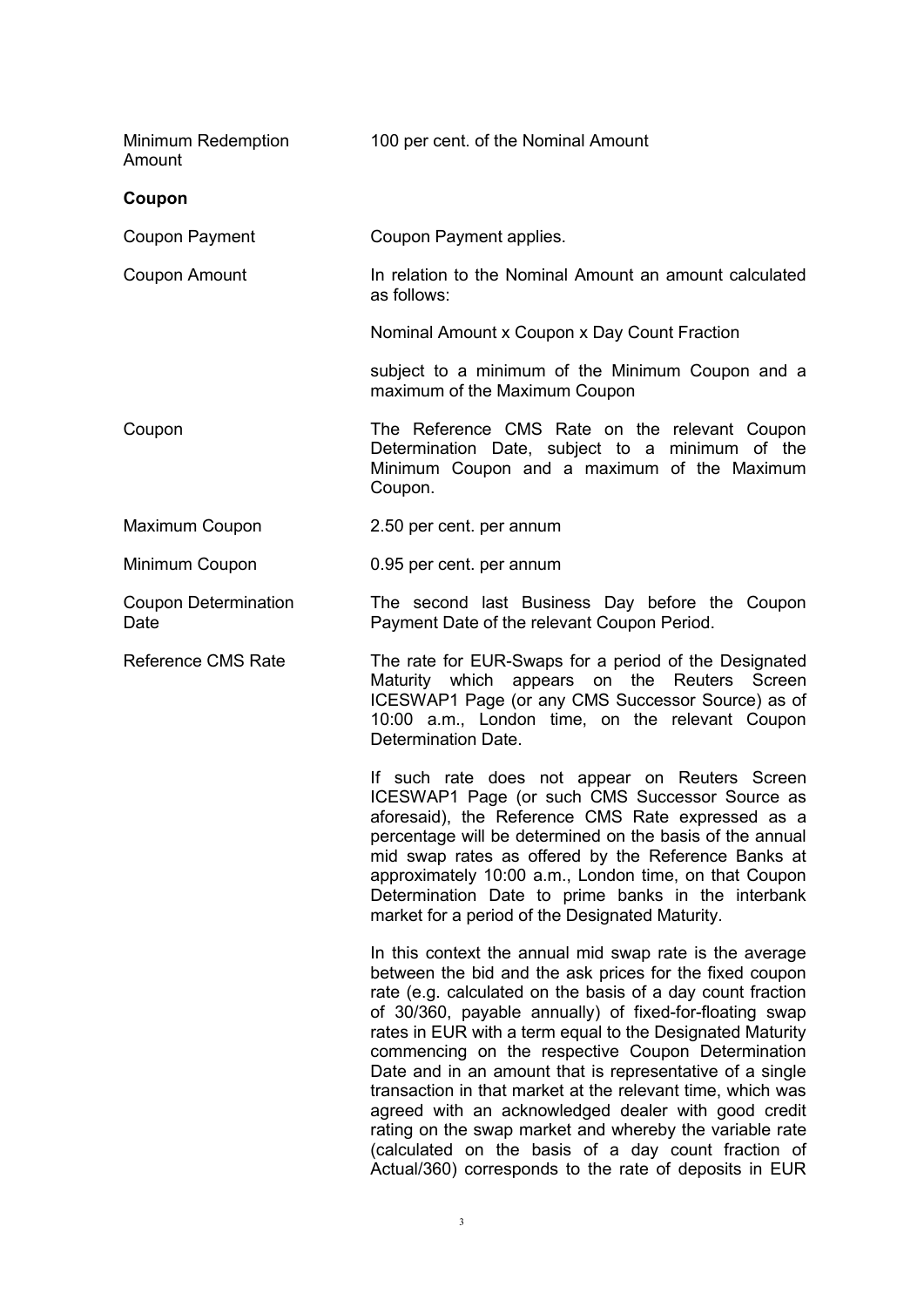for a period of six months.

|                                    | The Calculation Agent will request the principal office of<br>each of the Reference Banks to provide a quotation of its<br>rate. If at least three quotations are provided as<br>requested, the Reference CMS Rate for that relevant day<br>will be the arithmetic mean of the quotations, whereby the<br>highest quotation (or, if there are several equal high<br>quotations, one of the highest quotations) and the lowest<br>quotation (or, if there are several equal low quotations,<br>one of the lowest quotations) remain unconsidered. |  |  |
|------------------------------------|--------------------------------------------------------------------------------------------------------------------------------------------------------------------------------------------------------------------------------------------------------------------------------------------------------------------------------------------------------------------------------------------------------------------------------------------------------------------------------------------------------------------------------------------------|--|--|
|                                    | If no quotations are provided, the Reference CMS Rate<br>for that relevant day will be determined by the Calculation<br>Agent, with reference to a successor page or another<br>public source, service or as the case may be provider at<br>a time based on its own discretion.                                                                                                                                                                                                                                                                  |  |  |
| <b>CMS Successor Source</b>        | The successor display page, other published<br>(a)<br>source, information vendor or provider that has<br>been officially designated by the sponsor of<br>Reuters Screen ICESWAP1 Page; or                                                                                                                                                                                                                                                                                                                                                        |  |  |
|                                    | (b)<br>if the sponsor has not officially designated a<br>successor display page, other published source,<br>service or provider (as the case may be), the<br>successor display page, other published source,<br>service or provider, if any, designated by the<br>relevant information vendor or provider (if different<br>from the sponsor).                                                                                                                                                                                                    |  |  |
| <b>Designated Maturity</b>         | Five years                                                                                                                                                                                                                                                                                                                                                                                                                                                                                                                                       |  |  |
| Day Count Fraction                 | As defined under no. (v) within $\S 4$ (4) (f)                                                                                                                                                                                                                                                                                                                                                                                                                                                                                                   |  |  |
|                                    | 30/360 Bond Basis                                                                                                                                                                                                                                                                                                                                                                                                                                                                                                                                |  |  |
| <b>Coupon Period</b>               | As specified in $\S4(4)(g)$                                                                                                                                                                                                                                                                                                                                                                                                                                                                                                                      |  |  |
| <b>Unadjusted Coupon</b><br>Period | Applicable                                                                                                                                                                                                                                                                                                                                                                                                                                                                                                                                       |  |  |
| <b>Business Day Convention</b>     | <b>Modified Following Business Day Convention</b>                                                                                                                                                                                                                                                                                                                                                                                                                                                                                                |  |  |
| <b>Coupon Period End Date</b>      | 15 May 2021                                                                                                                                                                                                                                                                                                                                                                                                                                                                                                                                      |  |  |
|                                    | 15 May 2022                                                                                                                                                                                                                                                                                                                                                                                                                                                                                                                                      |  |  |
|                                    | 15 May 2023                                                                                                                                                                                                                                                                                                                                                                                                                                                                                                                                      |  |  |
|                                    | 15 May 2024                                                                                                                                                                                                                                                                                                                                                                                                                                                                                                                                      |  |  |
|                                    | 15 May 2025                                                                                                                                                                                                                                                                                                                                                                                                                                                                                                                                      |  |  |
|                                    | 15 May 2026                                                                                                                                                                                                                                                                                                                                                                                                                                                                                                                                      |  |  |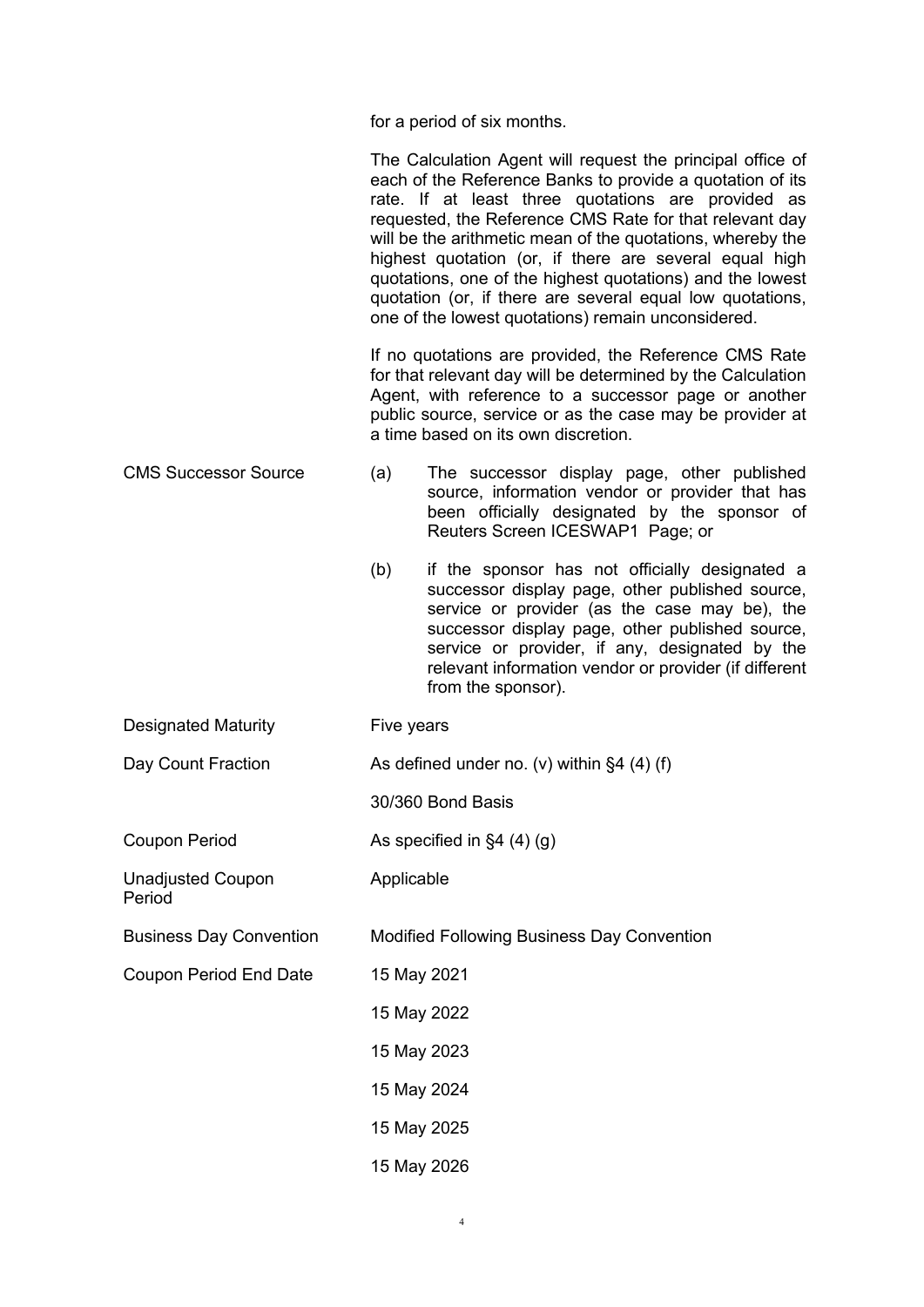| <b>Coupon Payment Date</b>    | Means each Coupon Period End Date or, if such day is<br>not a Business Day, the Coupon Payment Date is<br>postponed to the next day which is a Business Day<br>unless it would then fall in the following calendar month,<br>in which case the Coupon Payment Date is brought<br>forward to the immediately preceding Business Day.                                                           |
|-------------------------------|-----------------------------------------------------------------------------------------------------------------------------------------------------------------------------------------------------------------------------------------------------------------------------------------------------------------------------------------------------------------------------------------------|
| <b>Coupon Cessation Date</b>  | the Settlement Date                                                                                                                                                                                                                                                                                                                                                                           |
| <b>Relevant Dates</b>         |                                                                                                                                                                                                                                                                                                                                                                                               |
| <b>Issue Date</b>             | 15 May 2020                                                                                                                                                                                                                                                                                                                                                                                   |
| <b>Value Date</b>             | 15 May 2020                                                                                                                                                                                                                                                                                                                                                                                   |
| <b>Settlement Date</b>        | 15 May 2026                                                                                                                                                                                                                                                                                                                                                                                   |
|                               | or, if such day is not a Business Day, the Settlement Date<br>is postponed to the next day which is a Business Day<br>unless it would then fall in the following calendar month,<br>in which case the Settlement Date is brought forward to<br>the immediately preceding Business Day.                                                                                                        |
| <b>Further Information</b>    |                                                                                                                                                                                                                                                                                                                                                                                               |
| <b>Business Day</b>           | a day on which the Trans-European Automated Real-time<br>Gross Settlement Express Transfer (TARGET2) system<br>is open, and on which commercial banks and foreign<br>exchange markets settle payments in the Business Day<br>Locations specified in the Product Terms and on which<br>each relevant Clearing Agent settles payments. Saturday<br>and Sunday are not considered Business Days. |
| <b>Business Day Locations</b> | London                                                                                                                                                                                                                                                                                                                                                                                        |
| <b>Clearing Agent</b>         | Euroclear Bank S.A./N.V., 1 boulevard Albert II, 1210<br>Bruxelles, Belgium                                                                                                                                                                                                                                                                                                                   |
|                               | Clearstream Banking Luxembourg S.A., 42 avenue John<br>F. Kennedy, L-1855 Luxembourg                                                                                                                                                                                                                                                                                                          |
| <b>Form of Securities</b>     | Global Security in bearer form                                                                                                                                                                                                                                                                                                                                                                |
| Governing Law                 | German law                                                                                                                                                                                                                                                                                                                                                                                    |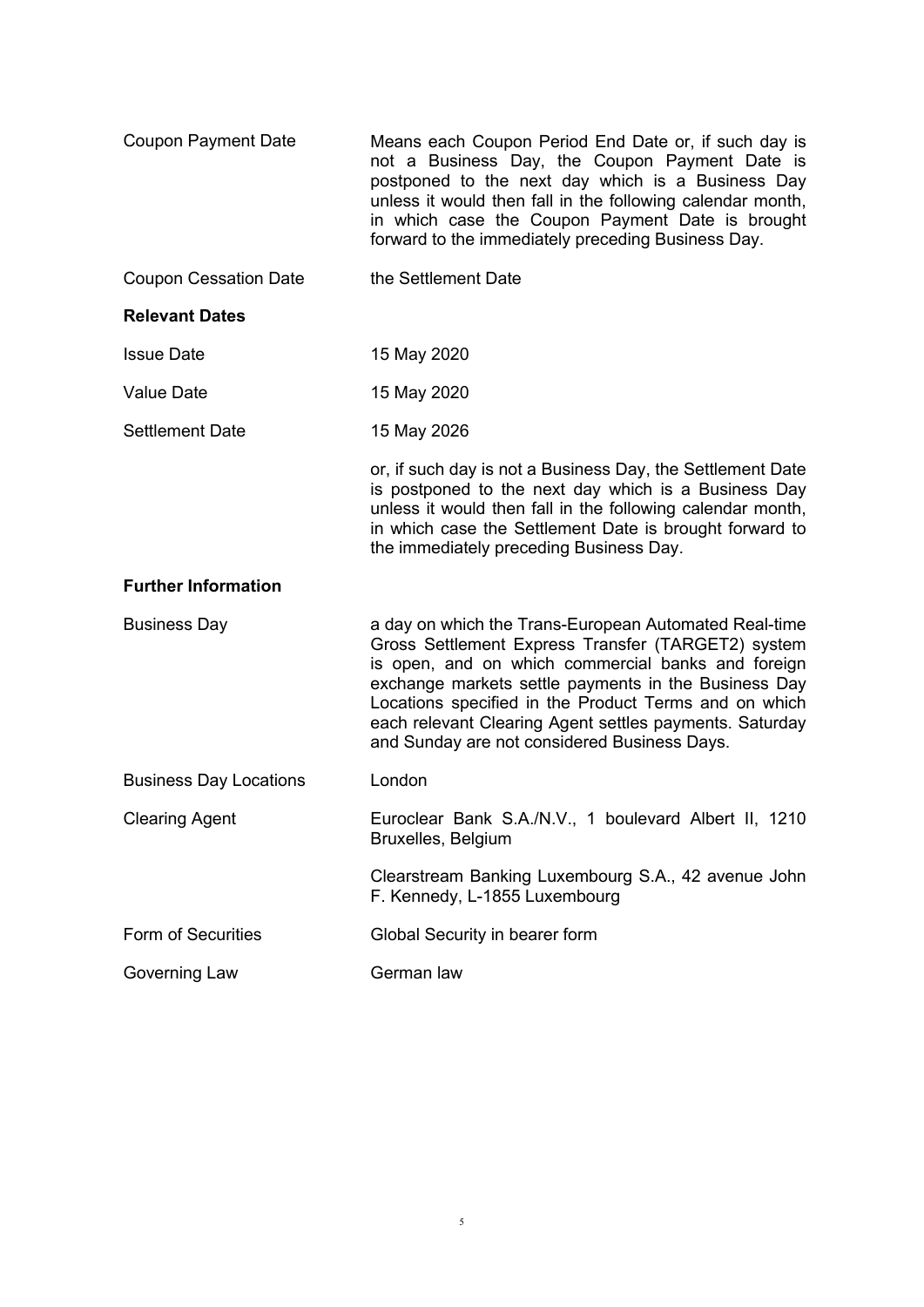## **Further Information about the Offering of the Securities**

| <b>LISTING AND TRADING</b>                                              |                                                                                                                                                                                                                                                                                                                                                                                                                                                                                                                                                                                                                                                                 |
|-------------------------------------------------------------------------|-----------------------------------------------------------------------------------------------------------------------------------------------------------------------------------------------------------------------------------------------------------------------------------------------------------------------------------------------------------------------------------------------------------------------------------------------------------------------------------------------------------------------------------------------------------------------------------------------------------------------------------------------------------------|
| <b>Listing and Trading</b>                                              | Application will be made to admit to trading the<br>Securities on the multilateral trading facility<br>(MTF) EuroTLX of EuroTLX SIM S.p.A., which<br>is not a regulated market for the purposes of<br>Directive 2014/65/EU (as amended).                                                                                                                                                                                                                                                                                                                                                                                                                        |
|                                                                         | No application has been made to admit the<br>Securities to the regulated market of any<br>exchange.                                                                                                                                                                                                                                                                                                                                                                                                                                                                                                                                                             |
| <b>Minimum Trade Size</b>                                               | EUR 1,000 (one Security)                                                                                                                                                                                                                                                                                                                                                                                                                                                                                                                                                                                                                                        |
| Estimate of total expenses related to admission EUR 3,000<br>to trading |                                                                                                                                                                                                                                                                                                                                                                                                                                                                                                                                                                                                                                                                 |
| <b>OFFERING OF SECURITIES</b>                                           |                                                                                                                                                                                                                                                                                                                                                                                                                                                                                                                                                                                                                                                                 |
| Investor minimum subscription amount                                    | EUR 1,000 (one Security)                                                                                                                                                                                                                                                                                                                                                                                                                                                                                                                                                                                                                                        |
| Investor maximum subscription amount                                    | Not applicable                                                                                                                                                                                                                                                                                                                                                                                                                                                                                                                                                                                                                                                  |
| <b>The Subscription Period</b>                                          | Applications to subscribe for the Securities<br>may be made through the Distributor from 09<br>April 2020 (inclusively) until the "Primary<br>Market End Date" which is 12 May 2020<br>(inclusively) (subject to adjustment) during the<br>hours in which banks are generally open for<br>business in Italy, except for the "door-to-door"<br>offer for which the Subscription Period will be<br>from, and including, 09 April 2020 to, and<br>including, 05 May 2020 and except for the<br>offer using "distance marketing techniques" for<br>which the Subscription Period will be from, and<br>including, 09 April 2020 to, and including, 28<br>April 2020. |
|                                                                         | The Issuer reserves the right for any reason to<br>change the number of Securities offered.                                                                                                                                                                                                                                                                                                                                                                                                                                                                                                                                                                     |
| Cancellation of the Issuance of the Securities                          | The Issuer reserves the right for any reason to<br>cancel the issuance of the Securities.                                                                                                                                                                                                                                                                                                                                                                                                                                                                                                                                                                       |
|                                                                         | Any such decision will be communicated to<br>investors by means of a notice published on<br>of<br>the<br>the<br>website<br><b>Issuer</b><br>(www.it.x-<br>markets.db.com). For the avoidance of doubt, if<br>any application has been made by a potential<br>investor and the Issuer exercises such a right,                                                                                                                                                                                                                                                                                                                                                    |

each such potential investor shall not be entitled to subscribe or otherwise purchase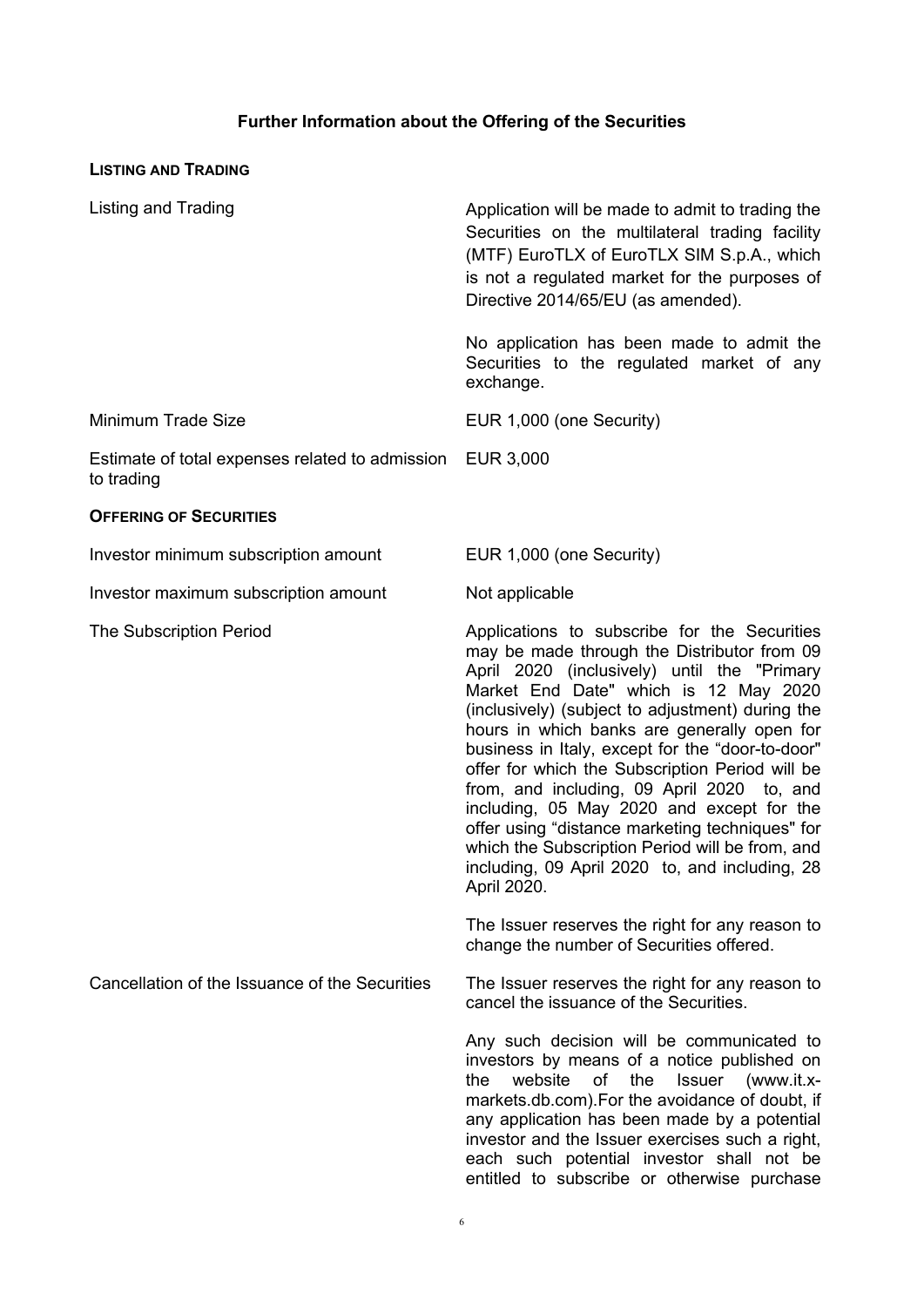|                                                                                                                                 | any Securities.                                                                                                                                                                                                                                                                                                                                                                |
|---------------------------------------------------------------------------------------------------------------------------------|--------------------------------------------------------------------------------------------------------------------------------------------------------------------------------------------------------------------------------------------------------------------------------------------------------------------------------------------------------------------------------|
| Early Closing of the Subscription Period of the<br><b>Securities</b>                                                            | The Issuer reserves the right for any reason to<br>close the Subscription Period early.                                                                                                                                                                                                                                                                                        |
|                                                                                                                                 | Any such decision will be communicated to<br>investors by means of a notice published on<br>website of<br>the<br>Issuer<br>the<br>(www.it.x-<br>markets.db.com)                                                                                                                                                                                                                |
| Conditions to which the offer is subject:                                                                                       | Offers of the Securities are conditional on and<br>subject to admission to listing being obtained<br>by the Issue Date otherwise the offer will be<br>and<br>deemed<br>withdrawn<br>the<br>issuance<br>cancelled.                                                                                                                                                              |
| Description of the application process:                                                                                         | Applications for the Securities can be made in<br>Italy at participating branches of a Distributor                                                                                                                                                                                                                                                                             |
|                                                                                                                                 | Applications will be in accordance with the<br>relevant<br>Distributor's<br>usual<br>procedures,<br>notified to investors by the relevant Distributor.                                                                                                                                                                                                                         |
|                                                                                                                                 | Prospective investors will not be required to<br>enter into any contractual arrangements<br>directly with the Issuer relating to<br>the<br>subscription for the Securities                                                                                                                                                                                                     |
|                                                                                                                                 |                                                                                                                                                                                                                                                                                                                                                                                |
| Description<br>possibility<br>of<br>reduce<br>to<br>subscriptions and manner for refunding excess<br>amount paid by applicants: | Not applicable                                                                                                                                                                                                                                                                                                                                                                 |
| Details of the method and time limits for paying<br>up and delivering the Securities:                                           | Investors will be notified by the Issuer or the<br>financial<br>intermediary<br>relevant<br>of<br>their<br>allocations of Securities and the settlement<br>arrangements in respect thereof.<br>The<br>Securities will be issued on the Issue Date and<br>the Securities will be delivered on the Value<br>Date against payment to the Issuer of the net<br>subscription price. |
| Manner in and date on which results of the<br>offer are to be made public:                                                      | The Issuer will in its sole discretion determine<br>the final amount of Securities to be issued<br>(which will be dependent on the outcome of<br>the offer), up to a limit of 30,000 Securities                                                                                                                                                                                |
|                                                                                                                                 | The precise number of Securities to be issued<br>will be published on the website of the Issuer<br>(www.it.x-markets.db.com) on or around the<br><b>Issue Date</b>                                                                                                                                                                                                             |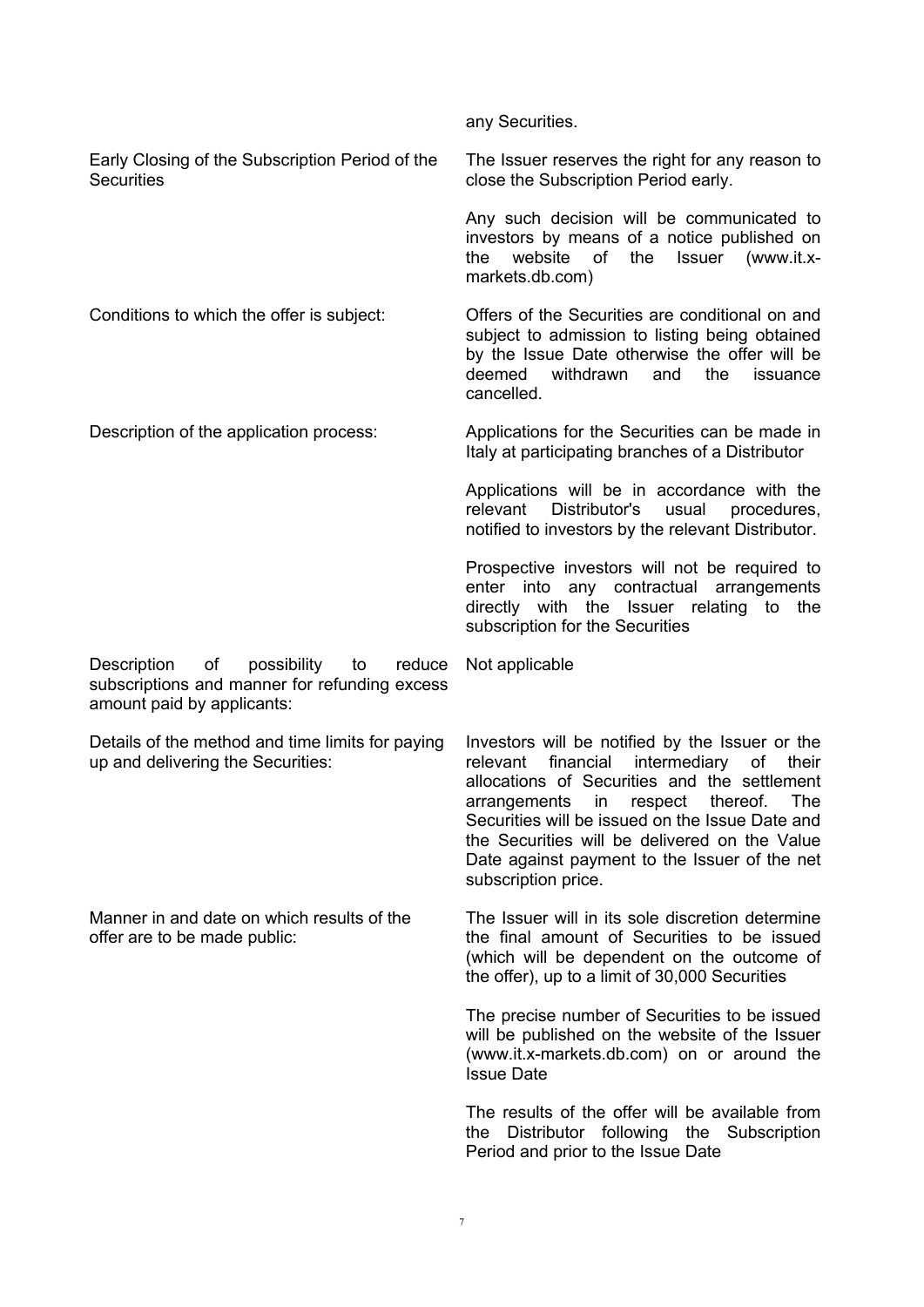Procedure for exercise of any right of preemption, negotiability of subscription rights and treatment of subscription rights not exercised:

Categories of potential investors to which the Securities are offered and whether tranche(s) have been reserved for certain countries:

Process for notification to applicants of the amount allotted and the indication whether dealing may begin before notification is made:

Amount of any expenses and taxes specifically charged to the subscriber or purchaser:

Name(s) and address(es), to the extent known to the Issuer, of the placers in the various countries where the offer takes place.

Not applicable

Qualified investors within the meaning of the Prospectus Directive and non-qualified investors.

The Offer may be made in Italy to any person which complies with all other requirements for investment as set out in the Base Prospectus or otherwise determined by the Issuer and/or the relevant financial intermediaries. In other EEA countries, offers will only be made pursuant to an exemption under the Prospectus Directive as implemented in such jurisdictions.

Each investor will be notified by the relevant Distributor of its allocation of Securities after the end of the Subscription Period and before the Issue Date.

Not applicable.

Deutsche Bank S.p.A. of Piazza del Calendario 3, 20126, Milan, Italy (the "Distributor")

The Issuer reserves the right to appoint other distributors during the Subscription Period, which will be communicated to investors by means of a notice published on the website of the Issuer (www.it.x-markets.db.com)

Deutsche Bank S.p.A. will act as lead manager of the placement syndicate (Responsabile del Collocamento as defined under article 93-bis of the Financial Services Act) (the "Lead Manager")

Consent to use of Prospectus: The Issuer consents to the use of the Prospectus by the following financial intermediary (individual consent): Deutsche Bank S.p.A. of Piazza del Calendario 3, 20126, Milan, Italy.

> Individual consent to the later resale and final placement of the Securities by the financial intermediary is given in relation to Italy.

> The subsequent resale or final placement of Securities by financial intermediaries can be made as long as this Prospectus is valid in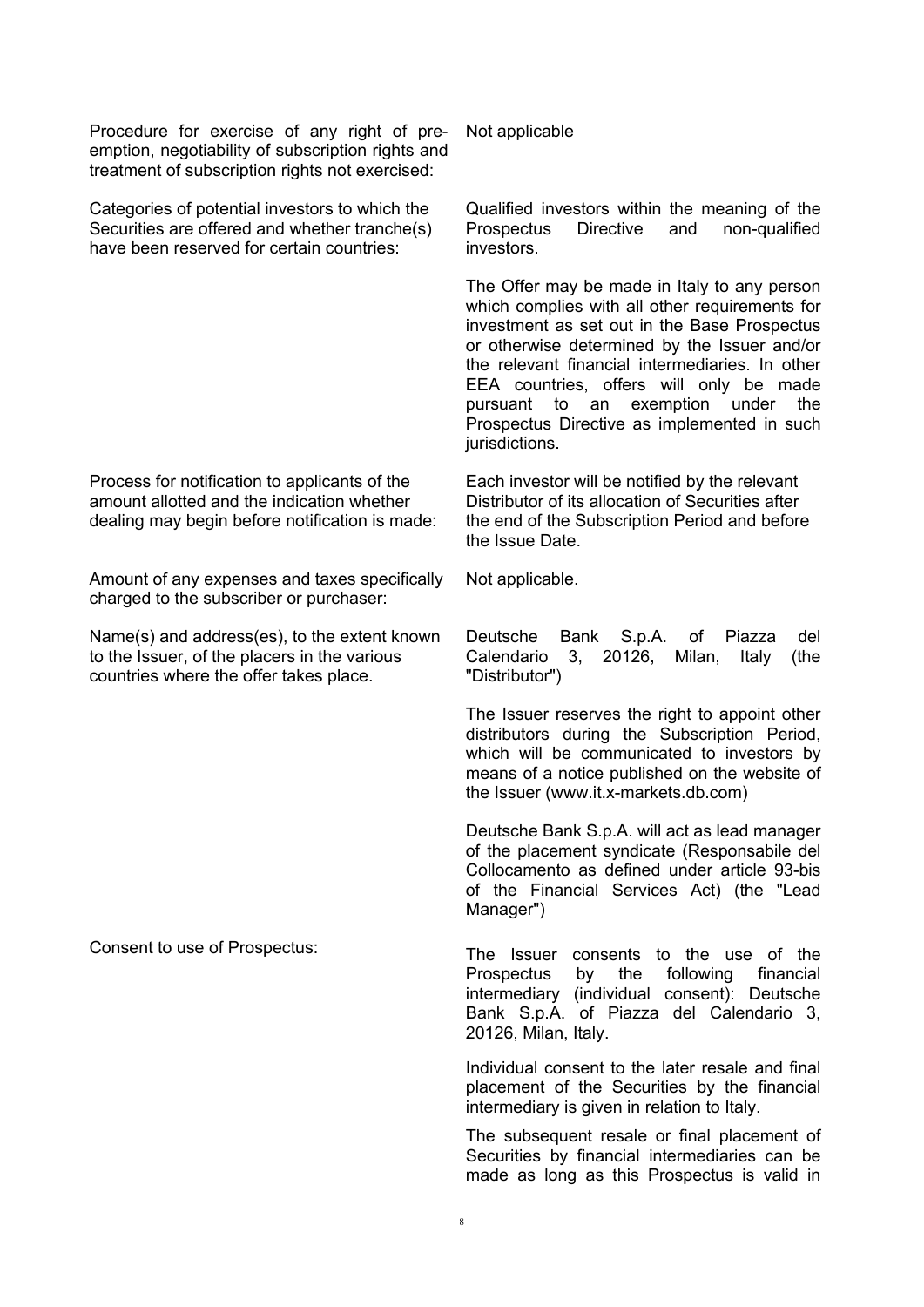#### accordance with Article 9 of the Prospectus **Directive**

Obligations or as Non-Preferred Senior

| Fees paid by the Issuer to the distributor                         |                                                                                                                                                                                                                                                                                                                                                                                                                                                                                                                                                                                                                                                                                                                                           |
|--------------------------------------------------------------------|-------------------------------------------------------------------------------------------------------------------------------------------------------------------------------------------------------------------------------------------------------------------------------------------------------------------------------------------------------------------------------------------------------------------------------------------------------------------------------------------------------------------------------------------------------------------------------------------------------------------------------------------------------------------------------------------------------------------------------------------|
| <b>Trailer Fee</b>                                                 | Not applicable                                                                                                                                                                                                                                                                                                                                                                                                                                                                                                                                                                                                                                                                                                                            |
| <b>Placement Fee</b>                                               | Up to 2.50 per cent of the Issue Price (without<br>subscription surcharge)                                                                                                                                                                                                                                                                                                                                                                                                                                                                                                                                                                                                                                                                |
| Fees charged by the Issuer to the<br>Securityholders post issuance | Not applicable                                                                                                                                                                                                                                                                                                                                                                                                                                                                                                                                                                                                                                                                                                                            |
| Indication of Yield                                                | Not applicable; the Securities do not pay a<br>fixed coupon.                                                                                                                                                                                                                                                                                                                                                                                                                                                                                                                                                                                                                                                                              |
| <b>RANKING OF THE SECURITIES</b>                                   |                                                                                                                                                                                                                                                                                                                                                                                                                                                                                                                                                                                                                                                                                                                                           |
| Ranking of the Securities                                          | The Issuer believes that the Securities will fall<br>within the scope of Sec 46f (7) of the German<br>Banking Act (Kreditwesengesetz, "KWG") and<br>will constitute Preferred Senior Obligations as<br>described in chapter "III. General Information<br>on the Programme" section "C. General<br>Description of the Programme" under "Ranking<br>of Securities". However, investors should note<br>that in a German insolvency proceeding or in<br>the event of the imposition of resolution<br>measures with respect to the Issuer, the<br>competent resolution authority or court would<br>determine<br>whether<br>unsecured<br>and<br>unsubordinated Securities issued under the<br>Senior<br>qualify<br>Preferred<br>Programme<br>as |

#### **INFORMATION RELATING TO THE UNDERLYING**

**FEES**

Information on the Underlying, on the past and future performance of the Underlying and its volatility can be obtained on the Bloomberg page as provided for each security or item composing the Underlying.

Obligations.

As at the date of these Final Terms, ICE Benchmark Administration Limited appears in the register of administrators and benchmarks established and maintained by the European Securities and Markets Authority pursuant to Article 36 of the Benchmarks Regulation ((EU) 2016/1011).

#### **Further Information Published by the Issuer**

The Issuer does not intend to provide any further information on the Underlying.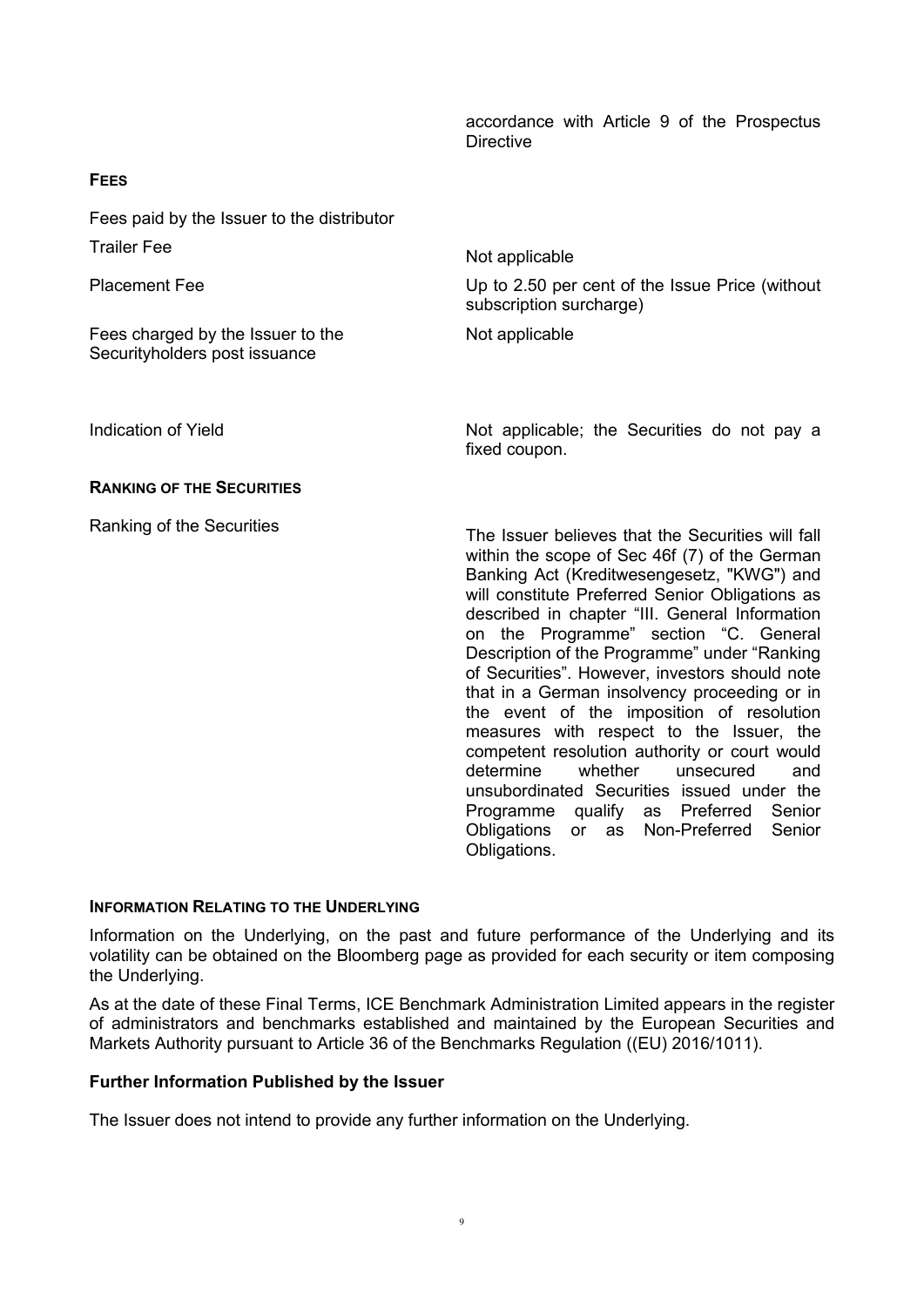### **COUNTRY SPECIFIC INFORMATION:**

ITALY

Agent in Italy

The Agent in Italy is Deutsche Bank S.p.A. acting through its principal office in Milan being as at the Issue Date at the following address: Piazza del Calendario, 3 – 20126, Milan, Italy.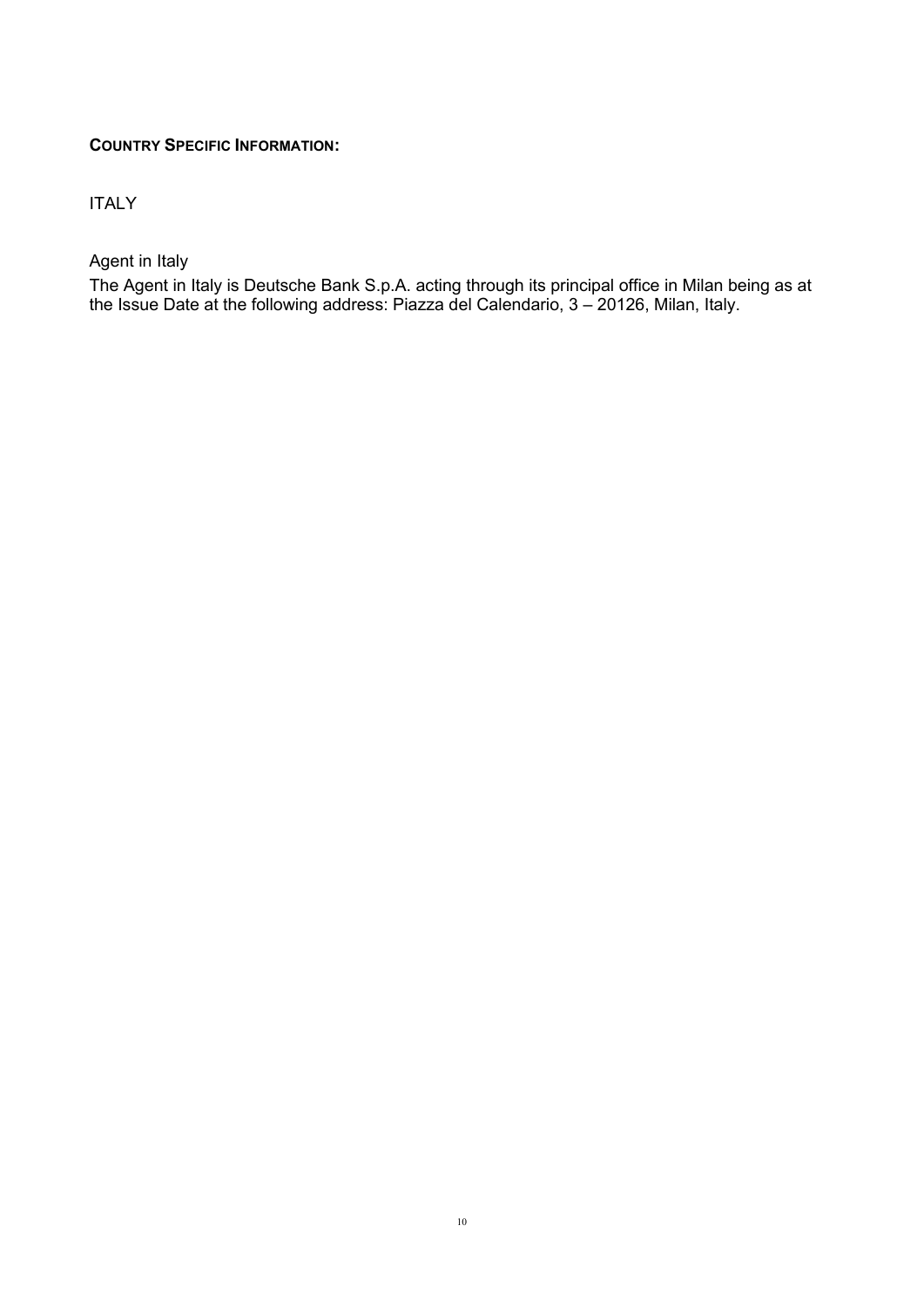## **Annex to the Final Terms**

# **Issue-Specific Summary**

*Summaries are made up of disclosure requirements, known as "Elements". These elements are numbered in Sections A – E (A.1 – E.7).*

*This Summary contains all the Elements required to be included in a summary for this type of securities and Issuer. Because some Elements are not required to be addressed, there may be gaps in the numbering sequence of the Elements.*

*Even though an Element may be required to be inserted in the summary because of the type of securities and Issuer, it is possible that no relevant information can be given regarding the Element. In this case a short description of the Element is included in the summary with the mention of 'not applicable'.*

| Element |                                      | Section A - Introduction and warnings                                                                                                                                                                                                                                                                                                                                                                                                                                                                                                               |  |  |
|---------|--------------------------------------|-----------------------------------------------------------------------------------------------------------------------------------------------------------------------------------------------------------------------------------------------------------------------------------------------------------------------------------------------------------------------------------------------------------------------------------------------------------------------------------------------------------------------------------------------------|--|--|
| A.1     | Warning                              | Warning that                                                                                                                                                                                                                                                                                                                                                                                                                                                                                                                                        |  |  |
|         |                                      | • the Summary should be read as an introduction to the Prospectus,                                                                                                                                                                                                                                                                                                                                                                                                                                                                                  |  |  |
|         |                                      | • any decision to invest in the Securities should be based on consideration of the Prospectus as<br>a whole by the investor,                                                                                                                                                                                                                                                                                                                                                                                                                        |  |  |
|         |                                      | • where a claim relating to the information contained in the Prospectus is brought before a court,<br>the plaintiff investor might, under the national legislation of the Member States, have to bear the<br>costs of translating the Prospectus, before the legal proceedings are initiated; and                                                                                                                                                                                                                                                   |  |  |
|         |                                      | • in its function as the Issuer responsible for the Summary and any translation thereof as well as<br>the dissemination of the Summary and any translation thereof, Deutsche Bank Aktiengesellschaft<br>may be held liable but only if the Summary is misleading, inaccurate or inconsistent when read<br>together with the other parts of the Prospectus or it does not provide, when read together with<br>the other parts of the Prospectus, key information in order to aid investors when considering<br>whether to invest in such Securities. |  |  |
| A.2     | Consent to use of<br>base prospectus | The Issuer consents to the use of the Prospectus for a later resale or final placement<br>of the Securities by the following financial intermediaries (individual consent):<br>Deutsche Bank S.p.A. of Piazza del Calendario 3, 20126, Milan, Italy.                                                                                                                                                                                                                                                                                                |  |  |
|         |                                      | The subsequent resale or final placement of Securities by financial intermediaries can<br>be made from, and including, 09 April 2020 to, and including 12 May 2020 (the<br>"Subscription Period") as long as this Prospectus is valid in accordance with Article 9<br>of the Prospectus Directive.                                                                                                                                                                                                                                                  |  |  |
|         |                                      | This consent is not subject to any conditions.                                                                                                                                                                                                                                                                                                                                                                                                                                                                                                      |  |  |
|         |                                      | In case of an offer being made by a financial intermediary, this financial intermediary<br>٠<br>will provide information to investors on the terms and conditions of the offer at the time<br>the offer is made.                                                                                                                                                                                                                                                                                                                                    |  |  |

| <b>Element</b> | Section B - Issuer                                                                                |                                                                                                                                                                                                                                                                  |  |
|----------------|---------------------------------------------------------------------------------------------------|------------------------------------------------------------------------------------------------------------------------------------------------------------------------------------------------------------------------------------------------------------------|--|
| <b>B.1</b>     | Legal and commercial name<br>of the issuer                                                        | The legal and commercial name of the Issuer is Deutsche Bank Aktiengesellschaft<br>("Deutsche Bank" or "Bank").                                                                                                                                                  |  |
| B.2            | Domicile.<br>legal<br>form.<br>legislation<br>and<br>of<br>country<br>incorporation of the issuer | Deutsche Bank is a stock corporation (Aktiengesellschaft) under German law. The Bank<br>has its registered office in Frankfurt am Main, Germany. It maintains its head office at<br>Taunusanlage 12, 60325 Frankfurt am Main, Germany (telephone +49-69-910-00). |  |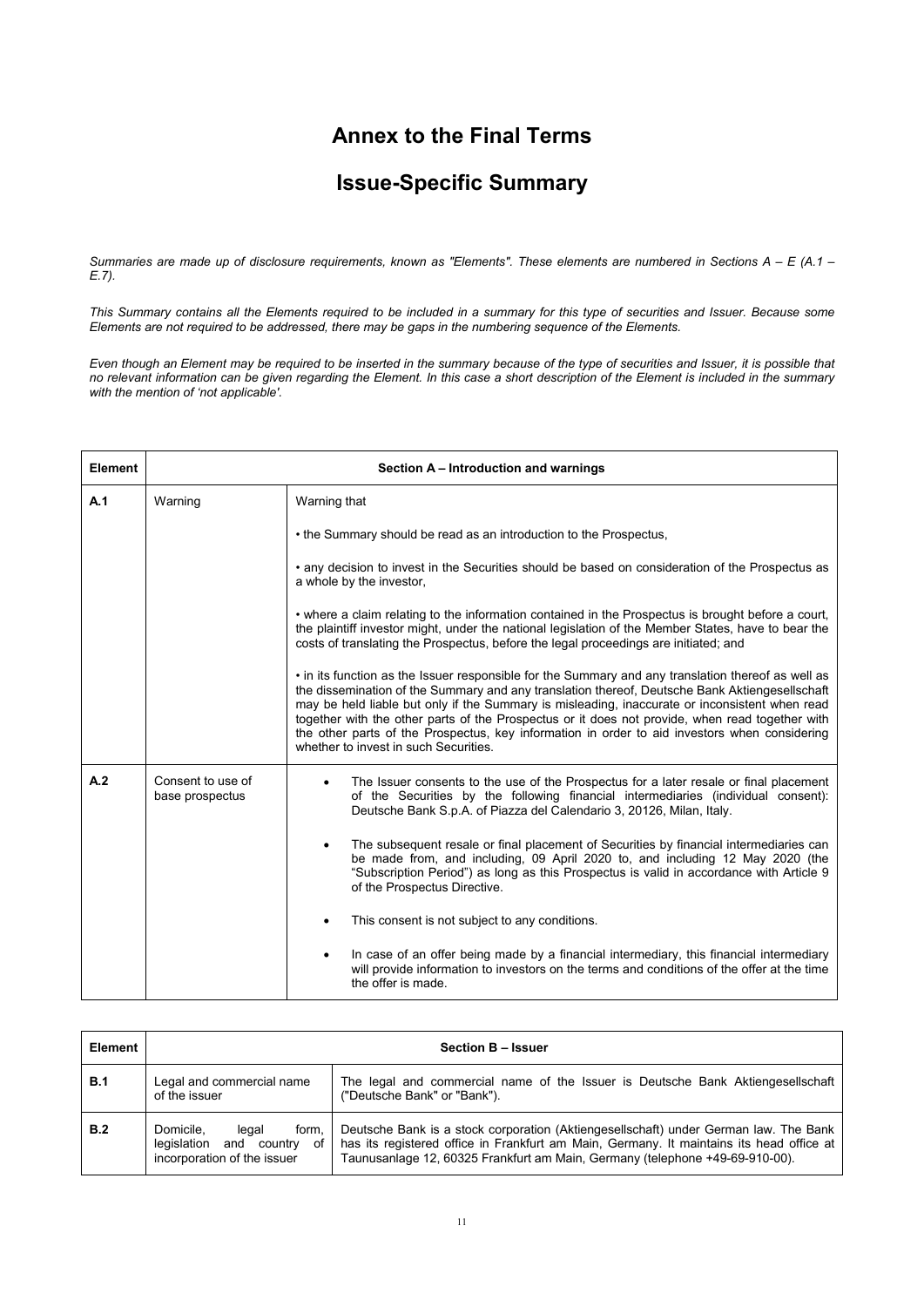| B.4b        | Trends                                                                                    | With the exception of the effects of the macroeconomic conditions and market<br>environment, litigation risks associated with the financial markets crisis as well as the<br>effects of legislation and regulations applicable to financial institutions in Germany and<br>the European Union, there are no known trends, uncertainties, demands, commitments or<br>events that are reasonably likely to have a material effect on the Issuer's prospects in its<br>current financial year.                                                                                                                      |                                                                                                                                                                                                                                                                                                                                                 |                                                                   |                      |                                                                                             |
|-------------|-------------------------------------------------------------------------------------------|------------------------------------------------------------------------------------------------------------------------------------------------------------------------------------------------------------------------------------------------------------------------------------------------------------------------------------------------------------------------------------------------------------------------------------------------------------------------------------------------------------------------------------------------------------------------------------------------------------------|-------------------------------------------------------------------------------------------------------------------------------------------------------------------------------------------------------------------------------------------------------------------------------------------------------------------------------------------------|-------------------------------------------------------------------|----------------------|---------------------------------------------------------------------------------------------|
| B.5         | Description of the Group and<br>the issuer's position within the<br>Group                 | Group").                                                                                                                                                                                                                                                                                                                                                                                                                                                                                                                                                                                                         | Deutsche Bank is the parent company and the most material entity of Deutsche Bank<br>Group, a group consisting of banks, capital market companies, fund management<br>companies, property finance companies, instalment financing companies, research and<br>consultancy companies and other domestic and foreign companies (the "Deutsche Bank |                                                                   |                      |                                                                                             |
| <b>B.9</b>  | Profit forecast or estimate                                                               |                                                                                                                                                                                                                                                                                                                                                                                                                                                                                                                                                                                                                  |                                                                                                                                                                                                                                                                                                                                                 | ended on 31 December 2019 amounts to EUR 2.6 billion              |                      | The consolidated loss before income taxes estimate of the Issuer as of and for the year     |
| <b>B.10</b> | Qualifications in the audit<br>the<br>historical<br>report<br>on<br>financial information | information.                                                                                                                                                                                                                                                                                                                                                                                                                                                                                                                                                                                                     |                                                                                                                                                                                                                                                                                                                                                 |                                                                   |                      | Not applicable; there are no qualifications in the audit report on the historical financial |
| <b>B.12</b> | Selected<br>historical<br>key<br>financial information                                    | The following table shows an overview from the balance sheet of Deutsche Bank AG<br>which has been extracted from the respective audited consolidated financial statements<br>prepared in accordance with IFRS as of 31 December 2017 and 31 December 2018 as<br>well as from the unaudited consolidated interim financial statements as of<br>30 September 2018 and from the unaudited consolidated interim financial information as<br>of 30 September 2019. The information on share capital (in EUR) and number of ordinary<br>shares is based on the internal accounting of Deutsche Bank and is unaudited. |                                                                                                                                                                                                                                                                                                                                                 |                                                                   |                      |                                                                                             |
|             |                                                                                           |                                                                                                                                                                                                                                                                                                                                                                                                                                                                                                                                                                                                                  | 31 December<br>2017                                                                                                                                                                                                                                                                                                                             | 30 September<br>2018                                              | 31 December<br>2018  | 30<br>September 201<br>9                                                                    |
|             |                                                                                           | Share<br>capital<br>(in<br>EUR)                                                                                                                                                                                                                                                                                                                                                                                                                                                                                                                                                                                  | 5,290,939,215<br>.36                                                                                                                                                                                                                                                                                                                            | 5,290,939,215.<br>36                                              | 5,290,939,215.<br>36 | 5,290,939,215.3<br>6                                                                        |
|             |                                                                                           | Number of<br>ordinary<br>shares                                                                                                                                                                                                                                                                                                                                                                                                                                                                                                                                                                                  | 2,066,773,131                                                                                                                                                                                                                                                                                                                                   | 2,066,773,131                                                     | 2,066,773,131        | 2,066,773,131                                                                               |
|             |                                                                                           | Total<br>assets<br>(in<br>million<br>Euro)                                                                                                                                                                                                                                                                                                                                                                                                                                                                                                                                                                       | 1,474,732                                                                                                                                                                                                                                                                                                                                       | 1,379,982                                                         | 1,348,137            | 1,500,922                                                                                   |
|             |                                                                                           | Total<br>liabilities (in<br>million<br>Euro)                                                                                                                                                                                                                                                                                                                                                                                                                                                                                                                                                                     | 1,406,633                                                                                                                                                                                                                                                                                                                                       | 1,311,194                                                         | 1,279,400            | 1,436,301                                                                                   |
|             |                                                                                           | Total equity<br>million<br>(in<br>Euro)                                                                                                                                                                                                                                                                                                                                                                                                                                                                                                                                                                          | 68,099                                                                                                                                                                                                                                                                                                                                          | 68,788                                                            | 68,737               | 64,620                                                                                      |
|             |                                                                                           | Common<br>Equity<br>Tier 1<br>capital ratio                                                                                                                                                                                                                                                                                                                                                                                                                                                                                                                                                                      | 14.8%1                                                                                                                                                                                                                                                                                                                                          | 14.0%                                                             | 13.6%                | 13.4%                                                                                       |
|             |                                                                                           |                                                                                                                                                                                                                                                                                                                                                                                                                                                                                                                                                                                                                  |                                                                                                                                                                                                                                                                                                                                                 | Based upon transitional rules of the CRR/CRD 4 capital framework. |                      |                                                                                             |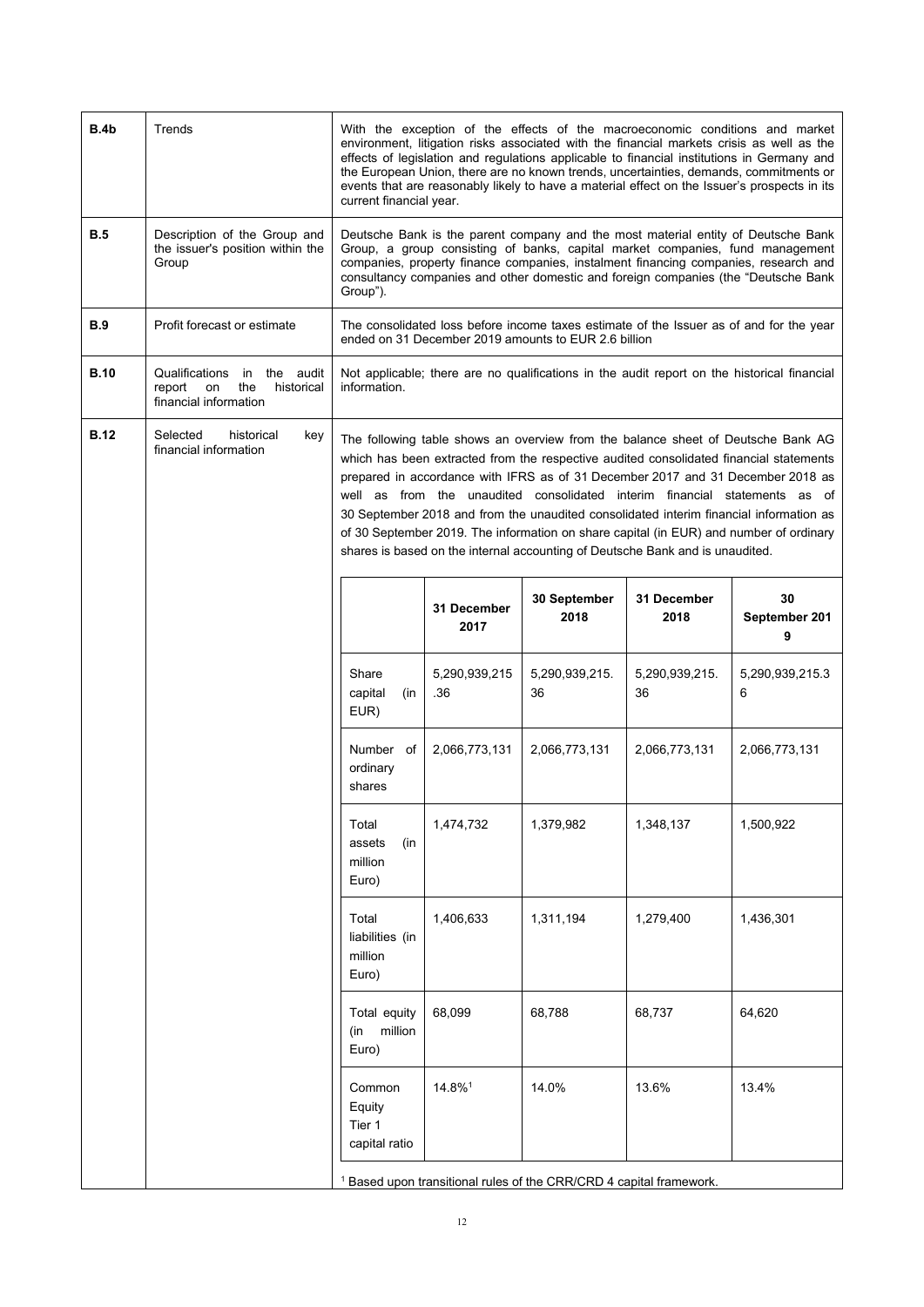|             | A statement that there has<br>been no material adverse<br>change in the prospects of the<br>issuer since the date of its last<br>published audited financial<br>statements or a description of<br>any material adverse change | There has been no material adverse change in the prospects of Deutsche Bank since 31<br>December 2018.                                                                                                                                                                                                                                                                                                                                                                                                                                                                                                                                                                                                                                         |  |
|-------------|-------------------------------------------------------------------------------------------------------------------------------------------------------------------------------------------------------------------------------|------------------------------------------------------------------------------------------------------------------------------------------------------------------------------------------------------------------------------------------------------------------------------------------------------------------------------------------------------------------------------------------------------------------------------------------------------------------------------------------------------------------------------------------------------------------------------------------------------------------------------------------------------------------------------------------------------------------------------------------------|--|
|             | A description of significant<br>changes in the financial or<br>trading position of the Issuer<br>subsequent to the period<br>covered by the historical<br>financial information                                               | Not applicable. There has been no significant change in the financial position or trading<br>position of Deutsche Bank Group or Deutsche Bank since 30 September 2019.                                                                                                                                                                                                                                                                                                                                                                                                                                                                                                                                                                         |  |
| <b>B.13</b> | Recent events                                                                                                                                                                                                                 | Not applicable. There are no recent events particular to the Issuer which are to a material<br>extent relevant to the evaluation of the Issuer's solvency.                                                                                                                                                                                                                                                                                                                                                                                                                                                                                                                                                                                     |  |
| <b>B.14</b> | Dependence upon other<br>entities within the group                                                                                                                                                                            | Not applicable; the Issuer is not dependent upon other entities of Deutsche Bank Group.                                                                                                                                                                                                                                                                                                                                                                                                                                                                                                                                                                                                                                                        |  |
| <b>B.15</b> | Issuer's principal activities                                                                                                                                                                                                 | The objects of Deutsche Bank, as laid down in its Articles of Association, include the<br>transaction of all kinds of banking business, the provision of financial and other services<br>and the promotion of international economic relations. The Bank may realise these<br>objectives itself or through subsidiaries and affiliated companies. To the extent permitted<br>by law, the Bank is entitled to transact all business and to take all steps which appear<br>likely to promote the objectives of the Bank, in particular: to acquire and dispose of real<br>estate, to establish branches at home and abroad, to acquire, administer and dispose of<br>participations in other enterprises, and to conclude enterprise agreements. |  |
|             |                                                                                                                                                                                                                               | Until beginning of July 2019, Deutsche Bank Group's business activities were organized<br>into the following three corporate divisions:                                                                                                                                                                                                                                                                                                                                                                                                                                                                                                                                                                                                        |  |
|             |                                                                                                                                                                                                                               | Corporate & Investment Bank (CIB);                                                                                                                                                                                                                                                                                                                                                                                                                                                                                                                                                                                                                                                                                                             |  |
|             |                                                                                                                                                                                                                               | Asset Management (AM); and                                                                                                                                                                                                                                                                                                                                                                                                                                                                                                                                                                                                                                                                                                                     |  |
|             |                                                                                                                                                                                                                               | Private & Commercial Bank (PCB).                                                                                                                                                                                                                                                                                                                                                                                                                                                                                                                                                                                                                                                                                                               |  |
|             |                                                                                                                                                                                                                               | Starting with the third quarter of 2019 Deutsche Bank Group's business activities are<br>organized into the following five corporate divisions:                                                                                                                                                                                                                                                                                                                                                                                                                                                                                                                                                                                                |  |
|             |                                                                                                                                                                                                                               | Corporate Bank (CB);                                                                                                                                                                                                                                                                                                                                                                                                                                                                                                                                                                                                                                                                                                                           |  |
|             |                                                                                                                                                                                                                               | Investment Bank (IB);                                                                                                                                                                                                                                                                                                                                                                                                                                                                                                                                                                                                                                                                                                                          |  |
|             |                                                                                                                                                                                                                               | Asset Management (AM);                                                                                                                                                                                                                                                                                                                                                                                                                                                                                                                                                                                                                                                                                                                         |  |
|             |                                                                                                                                                                                                                               | Private Bank (PB); and                                                                                                                                                                                                                                                                                                                                                                                                                                                                                                                                                                                                                                                                                                                         |  |
|             |                                                                                                                                                                                                                               | Capital Release Unit (CRU).                                                                                                                                                                                                                                                                                                                                                                                                                                                                                                                                                                                                                                                                                                                    |  |
|             |                                                                                                                                                                                                                               | The five corporate divisions are supported by infrastructure functions. In addition,<br>Deutsche Bank has a local and regional organizational layer to facilitate a consistent<br>implementation of global strategies.                                                                                                                                                                                                                                                                                                                                                                                                                                                                                                                         |  |
| <b>B.16</b> | Controlling persons                                                                                                                                                                                                           | Not applicable. Based on notifications of major shareholdings pursuant to the German<br>Securities Trading Act (Wertpapierhandelsgesetz, WpHG), there are only six<br>shareholders holding more than 3 but less than 10 per cent. of the Issuer's shares or to<br>whom more than 3 but less than 10 per cent. of voting rights are attributed. To the<br>Issuer's knowledge there is no other shareholder holding more than 3 per cent. of the<br>shares or voting rights. The Issuer is thus not directly or indirectly majority-owned or<br>controlled.                                                                                                                                                                                      |  |

| Element |                                                                                                      | <b>Section C - Securities</b>                                                        |
|---------|------------------------------------------------------------------------------------------------------|--------------------------------------------------------------------------------------|
| C.1     | Type and the class of the securities,   Class of Securities<br>including any security identification |                                                                                      |
|         | number                                                                                               | The Securities will be represented by a global security (the "Global"<br>Security"). |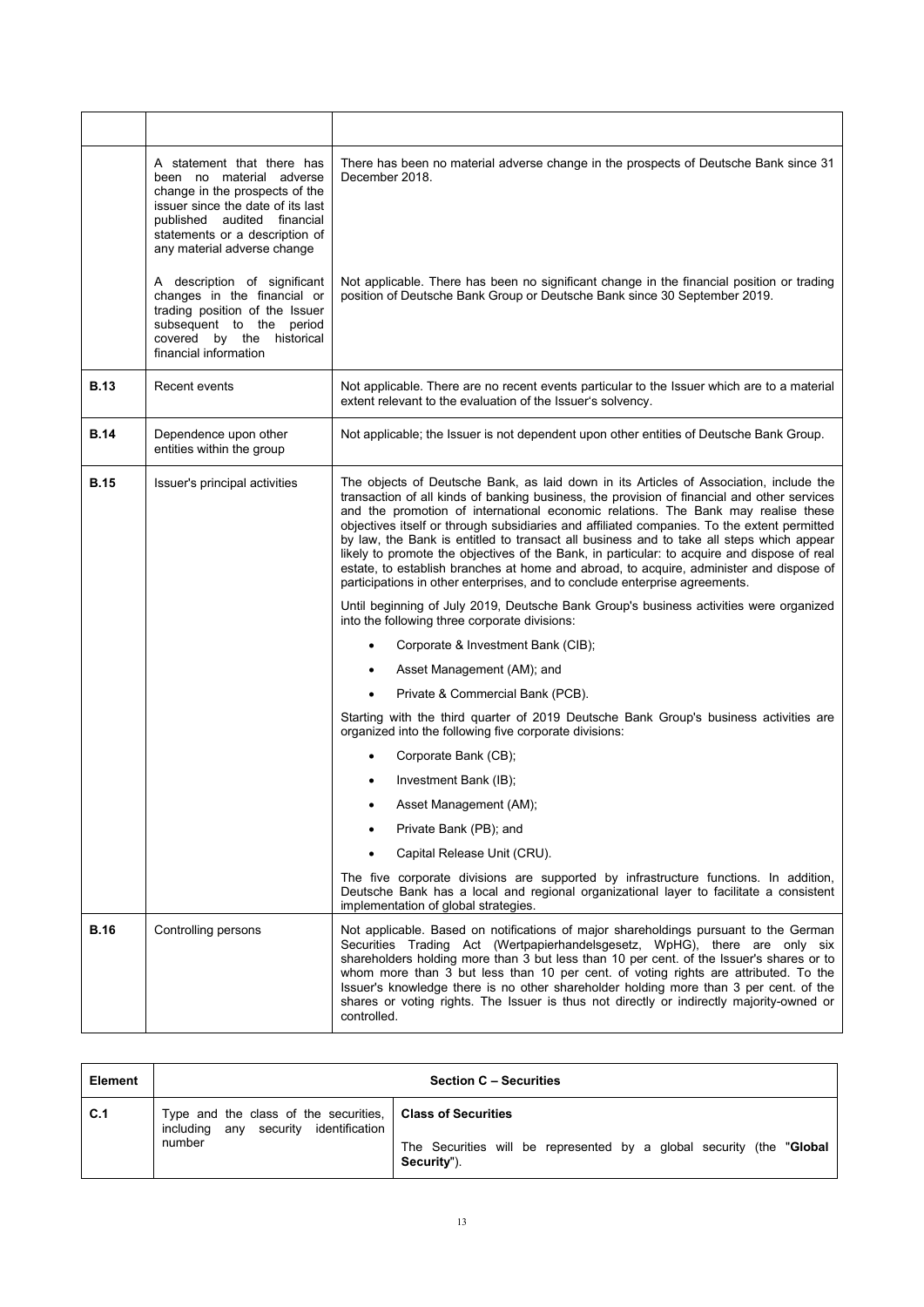|      |                                                                                                                                                                                          | No definitive Securities will be issued.                                                                                                                                                                                                                                                                                                                                                                       |  |
|------|------------------------------------------------------------------------------------------------------------------------------------------------------------------------------------------|----------------------------------------------------------------------------------------------------------------------------------------------------------------------------------------------------------------------------------------------------------------------------------------------------------------------------------------------------------------------------------------------------------------|--|
|      |                                                                                                                                                                                          |                                                                                                                                                                                                                                                                                                                                                                                                                |  |
|      |                                                                                                                                                                                          | The Securities will be issued in bearer form.                                                                                                                                                                                                                                                                                                                                                                  |  |
|      |                                                                                                                                                                                          | <b>Type of Securities</b>                                                                                                                                                                                                                                                                                                                                                                                      |  |
|      |                                                                                                                                                                                          | The Securities are Notes.                                                                                                                                                                                                                                                                                                                                                                                      |  |
|      |                                                                                                                                                                                          | Security identification number(s) of Securities                                                                                                                                                                                                                                                                                                                                                                |  |
|      |                                                                                                                                                                                          | ISIN: XS2011149775                                                                                                                                                                                                                                                                                                                                                                                             |  |
|      |                                                                                                                                                                                          | WKN: DC5PPA                                                                                                                                                                                                                                                                                                                                                                                                    |  |
|      |                                                                                                                                                                                          | Common Code: 201114977                                                                                                                                                                                                                                                                                                                                                                                         |  |
| C.2  | Currency                                                                                                                                                                                 | Euro ("EUR")                                                                                                                                                                                                                                                                                                                                                                                                   |  |
| C.5  | Restrictions on the free transferability of<br>the securities                                                                                                                            | Each Security is transferable in accordance with applicable law and any rules<br>and procedures for the time being of any Clearing Agent through whose<br>books such Security is transferred.                                                                                                                                                                                                                  |  |
| C.8  | Rights attached to the securities,                                                                                                                                                       | Governing law of the Securities                                                                                                                                                                                                                                                                                                                                                                                |  |
|      | including ranking and limitations to<br>those rights                                                                                                                                     | The Securities will be governed by, and construed in accordance with,<br>German law. The constituting of the Securities may be governed by the laws<br>of the jurisdiction of the Clearing Agent.                                                                                                                                                                                                              |  |
|      |                                                                                                                                                                                          | <b>Rights attached to the Securities</b>                                                                                                                                                                                                                                                                                                                                                                       |  |
|      |                                                                                                                                                                                          | The Securities provide holders of the Securities, on redemption or upon<br>exercise, with a claim for payment of a cash amount. The Securities may also<br>provide holders with an entitlement for the payment of a coupon.                                                                                                                                                                                    |  |
|      |                                                                                                                                                                                          | Limitations to the rights                                                                                                                                                                                                                                                                                                                                                                                      |  |
|      |                                                                                                                                                                                          | Under the conditions set out in the Terms and Conditions, the Issuer is<br>entitled to terminate and cancel the Securities and to amend the Terms and<br>Conditions.                                                                                                                                                                                                                                           |  |
|      |                                                                                                                                                                                          | <b>Status of the Securities</b>                                                                                                                                                                                                                                                                                                                                                                                |  |
|      |                                                                                                                                                                                          | The Securities will constitute direct, unsecured and unsubordinated<br>obligations of the Issuer ranking pari passu among themselves and pari<br>passu with all other unsecured and unsubordinated obligations of the Issuer<br>except for any obligations preferred by law.                                                                                                                                   |  |
| C.11 | Application for admission to trading, with<br>a view to their distribution in a regulated<br>market or other equivalent markets with                                                     | Not applicable; the Securities will not be admitted to the regulated market of<br>any exchange.                                                                                                                                                                                                                                                                                                                |  |
|      | indication of the markets in questions                                                                                                                                                   | Application will be made to list and admit the Securities to trading on the<br>multilateral trading facility (MTF) EuroTLX of EuroTLX SIM S.p.A., which is<br>not a regulated market for the purposes of Directive 2014/65/EU (as<br>amended).                                                                                                                                                                 |  |
| C.15 | A description of how the value of the<br>investment is affected by the value of<br>the underlying instrument(s), unless the<br>securities have a denomination of at<br>least EUR 100,000 | The Floater Note is 100 per cent. capital protected at maturity. Capital<br>protection means that redemption of the Floater Note at maturity is promised<br>at the Nominal Amount. The redemption, which will not take place until<br>maturity, is not guaranteed by a third party, but solely assured by the Issuer<br>and is therefore dependent on the Issuer's ability to meet its payment<br>obligations. |  |
|      |                                                                                                                                                                                          | Throughout the term investors receive Coupon Payments on the relevant<br>Coupon Payment Date. The level of the Coupon is dependent on the price or,<br>as the case may be, level of the Underlying on the relevant Observation Date<br>and is calculated using a pre-determined multiplication factor. The Coupon<br>will be between a Minimum Coupon and a Maximum Coupon. This means                         |  |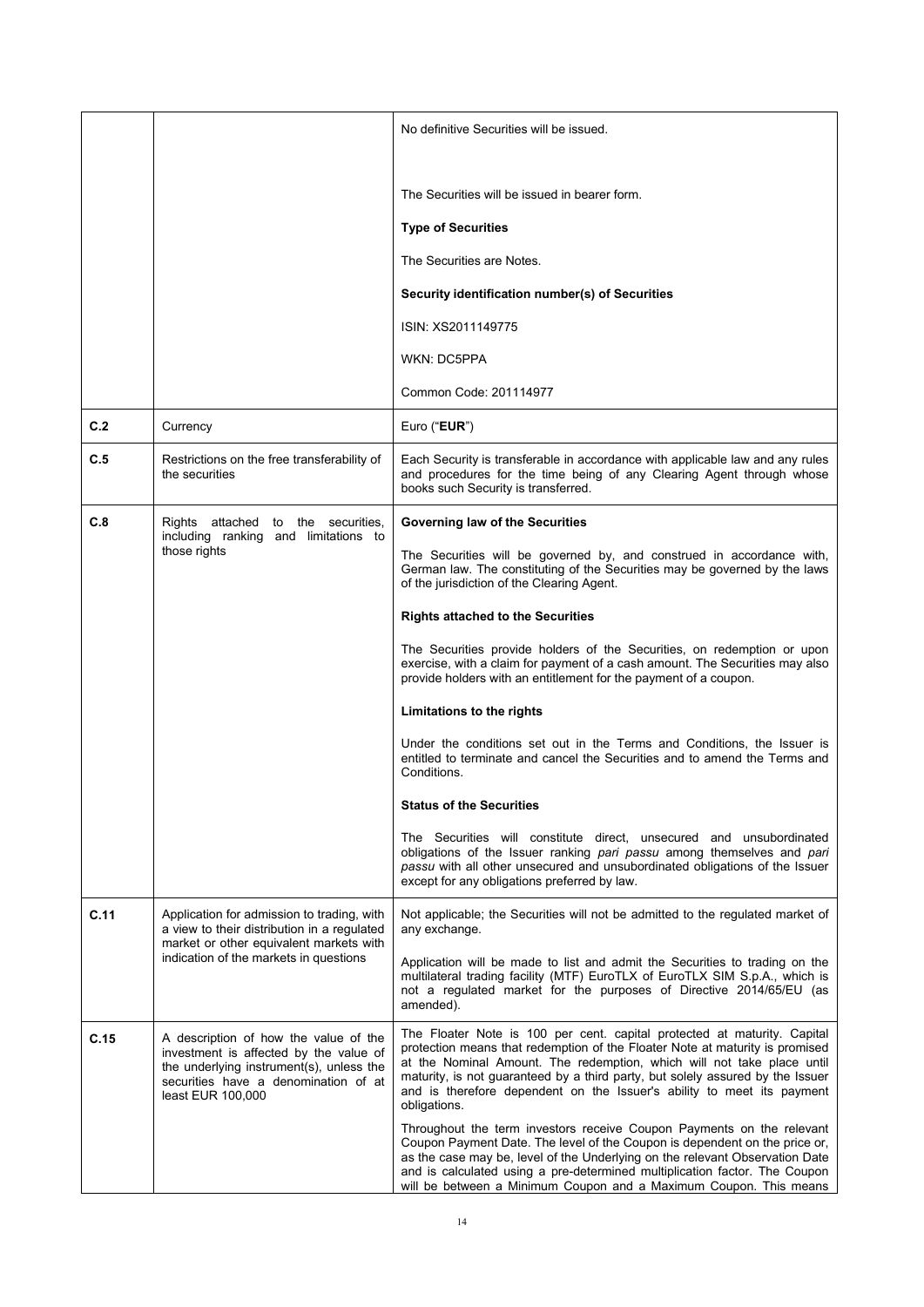|      |                                                                                                                | that participation in any positive development of the Underlying on<br>Observation Dates is limited to the Maximum Coupon |                                                                                                                                                                        |  |
|------|----------------------------------------------------------------------------------------------------------------|---------------------------------------------------------------------------------------------------------------------------|------------------------------------------------------------------------------------------------------------------------------------------------------------------------|--|
|      |                                                                                                                | Coupon:                                                                                                                   | The Reference CMS Rate on the relevant<br>Coupon Determination Date, subject to a<br>minimum of the Minimum Coupon and a<br>maximum of the Maximum Coupon.             |  |
|      |                                                                                                                | Minimum Coupon:                                                                                                           | 0.95 per cent. per annum                                                                                                                                               |  |
|      |                                                                                                                | Maximum Coupon:                                                                                                           | 2.50 percent. per annum                                                                                                                                                |  |
|      |                                                                                                                | Reference CMS Rate:                                                                                                       | 5 year Reference CMS Rate published on<br>page ICESWAP1 of the information provider<br>Thomson Reuters (the "Underlying") on the<br>relevant Coupon Determination Date |  |
|      |                                                                                                                | Coupon Determination<br>Date:                                                                                             | Two business days before the Coupon<br>Payment Date for the relevant Coupon Period                                                                                     |  |
|      |                                                                                                                | Coupon Payment Date:                                                                                                      | The Coupon Period End Date                                                                                                                                             |  |
|      |                                                                                                                | Coupon Periods:                                                                                                           | As specified in $\S4(4)(g)$                                                                                                                                            |  |
|      |                                                                                                                | <b>Observation Date:</b>                                                                                                  | Each Coupon Determination Date                                                                                                                                         |  |
|      |                                                                                                                | <b>Issue Date:</b>                                                                                                        | 15 May 2020                                                                                                                                                            |  |
|      |                                                                                                                | Coupon Period<br>End<br>Date:                                                                                             | 15 May 2021, 15 May 2022, 15 May 2023, 15<br>May 2024, 15 May 2025, 15 May 2026                                                                                        |  |
|      |                                                                                                                | Settlement Date and<br>Redemption:                                                                                        | 15 May 2026                                                                                                                                                            |  |
|      |                                                                                                                | Name of representative<br>of a debt security<br>holder:                                                                   | Not applicable; there is no representative of<br>debt security holders.                                                                                                |  |
| C.16 | The expiration or maturity date of the<br>derivative securities - the exercise date<br>or final reference date | Settlement Date: 15 May 2026                                                                                              |                                                                                                                                                                        |  |
| C.17 | Settlement procedure of the derivative<br>securities                                                           | Clearing Agent for distribution to the Security holders.                                                                  | Any cash amounts payable by the Issuer shall be transferred to the relevant                                                                                            |  |
|      |                                                                                                                |                                                                                                                           | The Issuer will be discharged of its payment obligations by payment to, or to<br>the order of, the relevant Clearing Agent in respect of the amount so paid.           |  |
| C.18 | A description of how the return on<br>derivative securities takes place                                        | Payment of the Cash Amount to the respective Security holders on the<br>Settlement Date.                                  |                                                                                                                                                                        |  |
| C.19 | The exercise price or the final reference<br>price of the underlying                                           |                                                                                                                           | Not applicable; the Securities are not derivative Securities                                                                                                           |  |
| C.20 | Type of the underlying and where the<br>information on the underlying can be<br>found                          | Not applicable; the Securities are not derivative Securities                                                              |                                                                                                                                                                        |  |

| <b>Element</b> | <b>Section D - Risks</b>                                                           |                                                                                                                                                                                                                                                                                                                                                                                                                                                                         |  |
|----------------|------------------------------------------------------------------------------------|-------------------------------------------------------------------------------------------------------------------------------------------------------------------------------------------------------------------------------------------------------------------------------------------------------------------------------------------------------------------------------------------------------------------------------------------------------------------------|--|
| D.2            | Key information on the key risks that are<br>specific and individual to the issuer | Investors will be exposed to the risk of the Issuer becoming insolvent as result<br>of being overindebted or unable to pay debts, i.e. to the risk of a temporary or<br>permanent inability to meet interest and/or principal payments on time.<br>The Issuer's credit ratings reflect the assessment of these risks. Factors that<br>may have a negative impact on Deutsche Bank's profitability are described in<br>the following:                                    |  |
|                |                                                                                    |                                                                                                                                                                                                                                                                                                                                                                                                                                                                         |  |
|                |                                                                                    | • While the global economy showed robust growth in 2018, significant<br>macroeconomic risks remain that could negatively affect the results of<br>operations and financial condition in some of Deutsche Bank's businesses as<br>well as its strategic plans, including deterioration of the economic outlook for<br>the euro area and slowing in emerging markets, trade tensions between the<br>United States and China as well between the United States and Europe, |  |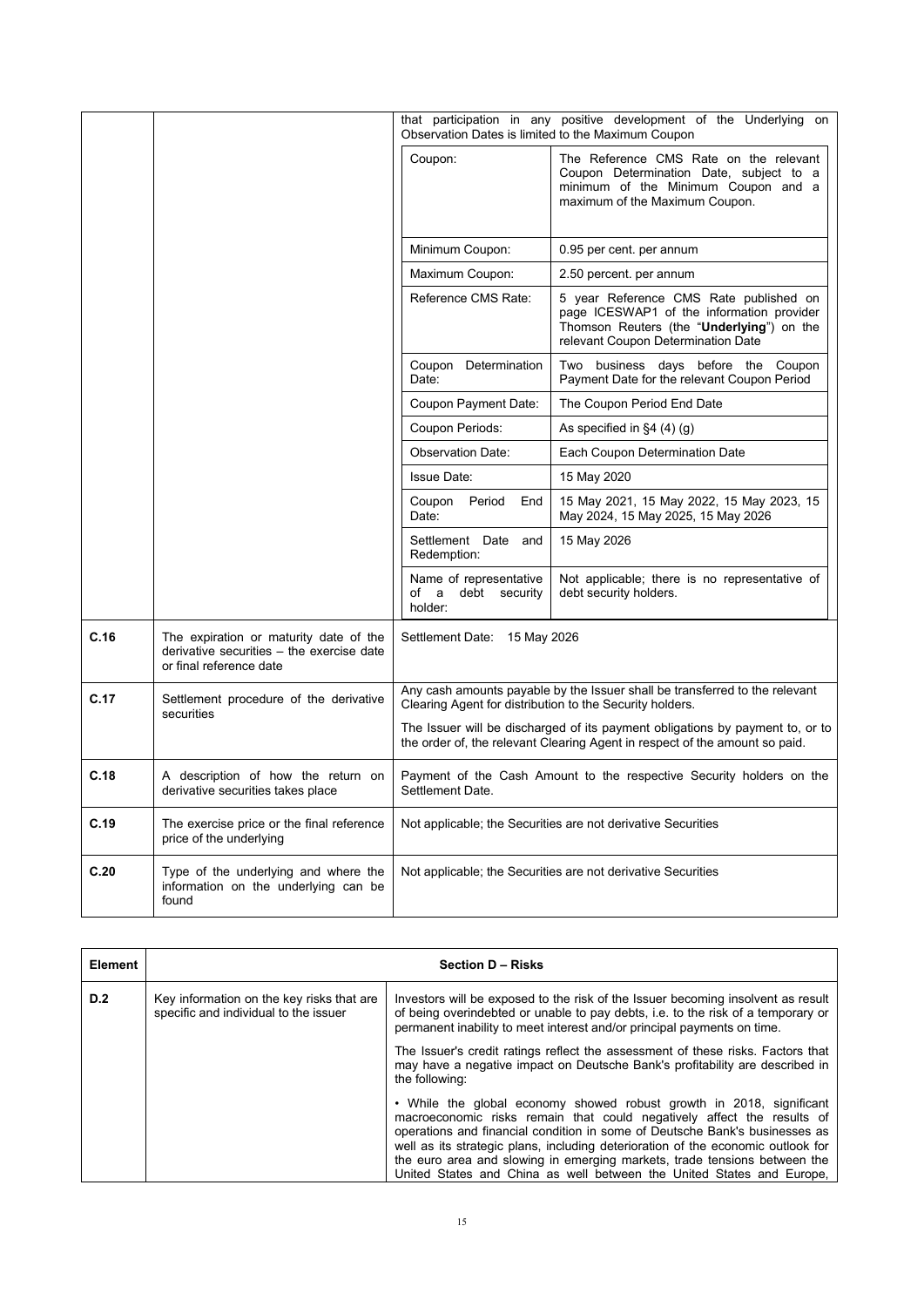|  | inflation risks, Brexit, European elections and geopolitical risks.                                                                                                                                                                                                                                                                                                                                                                                                                                                                                                                                                                                                                                                                                                                                                                                                                                                                                                                                    |
|--|--------------------------------------------------------------------------------------------------------------------------------------------------------------------------------------------------------------------------------------------------------------------------------------------------------------------------------------------------------------------------------------------------------------------------------------------------------------------------------------------------------------------------------------------------------------------------------------------------------------------------------------------------------------------------------------------------------------------------------------------------------------------------------------------------------------------------------------------------------------------------------------------------------------------------------------------------------------------------------------------------------|
|  | • In the European Union, continued elevated levels of political uncertainty<br>could have unpredictable consequences for the financial system and the<br>greater economy, and could contribute to European de-integration in certain<br>areas, potentially leading to declines in business levels, writedowns of assets<br>and losses across Deutsche Bank's businesses. Deutsche Bank's ability to<br>protect itself against these risks is limited.                                                                                                                                                                                                                                                                                                                                                                                                                                                                                                                                                  |
|  | • The potential withdrawal of the United Kingdom from the European Union -<br>Brexit – may have adverse effects on Deutsche Bank's business, results of<br>operations or strategic plans.                                                                                                                                                                                                                                                                                                                                                                                                                                                                                                                                                                                                                                                                                                                                                                                                              |
|  | • Deutsche Bank may be required to take impairments on its exposures to the<br>sovereign debt of European or other countries if the European sovereign debt<br>crisis reignites. The credit default swaps into which Deutsche Bank has<br>entered to manage sovereign credit risk may not be available to offset these<br>losses.                                                                                                                                                                                                                                                                                                                                                                                                                                                                                                                                                                                                                                                                      |
|  | • Deutsche Bank's results of operation and financial condition, in particular<br>those of Deutsche Bank's Corporate Bank and Investment Bank, continue to<br>be negatively impacted by the challenging market environment, uncertain<br>macro-economic and geopolitical conditions, lower levels of client activity,<br>increased competition and regulation, and the immediate impact of Deutsche<br>Bank's strategic decisions. If Deutsche Bank is unable to improve its<br>profitability as it continues to face these headwinds, Deutsche Bank may be<br>unable to meet many of its strategic aspirations, and may have difficulty<br>maintaining capital, liquidity and leverage at levels expected by market<br>participants and Deutsche Bank's regulators.                                                                                                                                                                                                                                    |
|  | • Deutsche Bank considers business combinations from time to time. It is<br>generally not feasible for Deutsche Bank to consider review s of any business<br>with which Deutsche Bank might engage in a combination to be complete in all<br>respects. As a result, a combination may not perform as w ell as expected. In<br>addition, Deutsche Bank may fail to integrate its operations successfully with<br>any entity with which it participates in a business combination. Failure to<br>complete announced business combinations or failure to achieve the expected<br>benefits of any such combination could materially and adversely affect<br>Deutsche Bank's profitability. Such failures could also affect investors'<br>perception of Deutsche Bank's business prospects and management. They<br>could also lead to departures of key employees, or lead to increased costs and<br>reduced profitability if Deutsche Bank felt compelled to offer them financial<br>incentives to remain. |
|  | Market speculation about potential consolidation in the financial sector in<br>Europe and Deutsche Bank's role in that consolidation could also have<br>adverse effects on its business and revenue levels. Although speculation<br>concerning consolidation is frequent, there are numerous impediments to<br>completing transactions in Deutsche Bank's sector, including those posed by<br>the regulatory environment, differing business models, valuation issues and<br>the protracted headwinds facing the industry, including the low interest rate<br>environment, market pressures and the high costs associated with rationalizing<br>and simplifying institutions' businesses. Accordingly, Deutsche Bank may<br>determine to cease consideration of business combinations, or may determine<br>not to pursue available opportunities.                                                                                                                                                      |
|  | If Deutsche Bank avoids entering into business combination transactions or if<br>announced or expected transactions fail to materialize, market participants<br>may perceive Deutsche Bank negatively. Deutsche Bank may also be unable<br>to expand its businesses, especially into new business areas, as quickly or<br>successfully as its competitors if Deutsche Bank does so through organic<br>growth alone. These perceptions and limitations could cost Deutsche Bank<br>business and harm its reputation, which could have material adverse effects on<br>Deutsche Bank's financial condition, results of operations and liquidity.                                                                                                                                                                                                                                                                                                                                                          |
|  | • Adverse market conditions, asset price deteriorations, volatility and cautious<br>investor sentiment have affected and may in the future materially and<br>adversely affect Deutsche Bank's revenues and profits, particularly in<br>Deutsche Bank's investment banking, brokerage and other commission- and<br>fee-based businesses. As a result, Deutsche Bank has in the past incurred and<br>may in the future incur significant losses from its trading and investment<br>activities.                                                                                                                                                                                                                                                                                                                                                                                                                                                                                                           |
|  | • Deutsche Bank's liquidity, business activities and profitability may be<br>adversely affected by an inability to access the debt capital markets or to sell<br>assets during periods of market-wide or firm specific liquidity constraints.<br>Credit rating downgrades have contributed to an increase in Deutsche Bank's<br>funding costs, and any future downgrade could materially adversely affect its                                                                                                                                                                                                                                                                                                                                                                                                                                                                                                                                                                                          |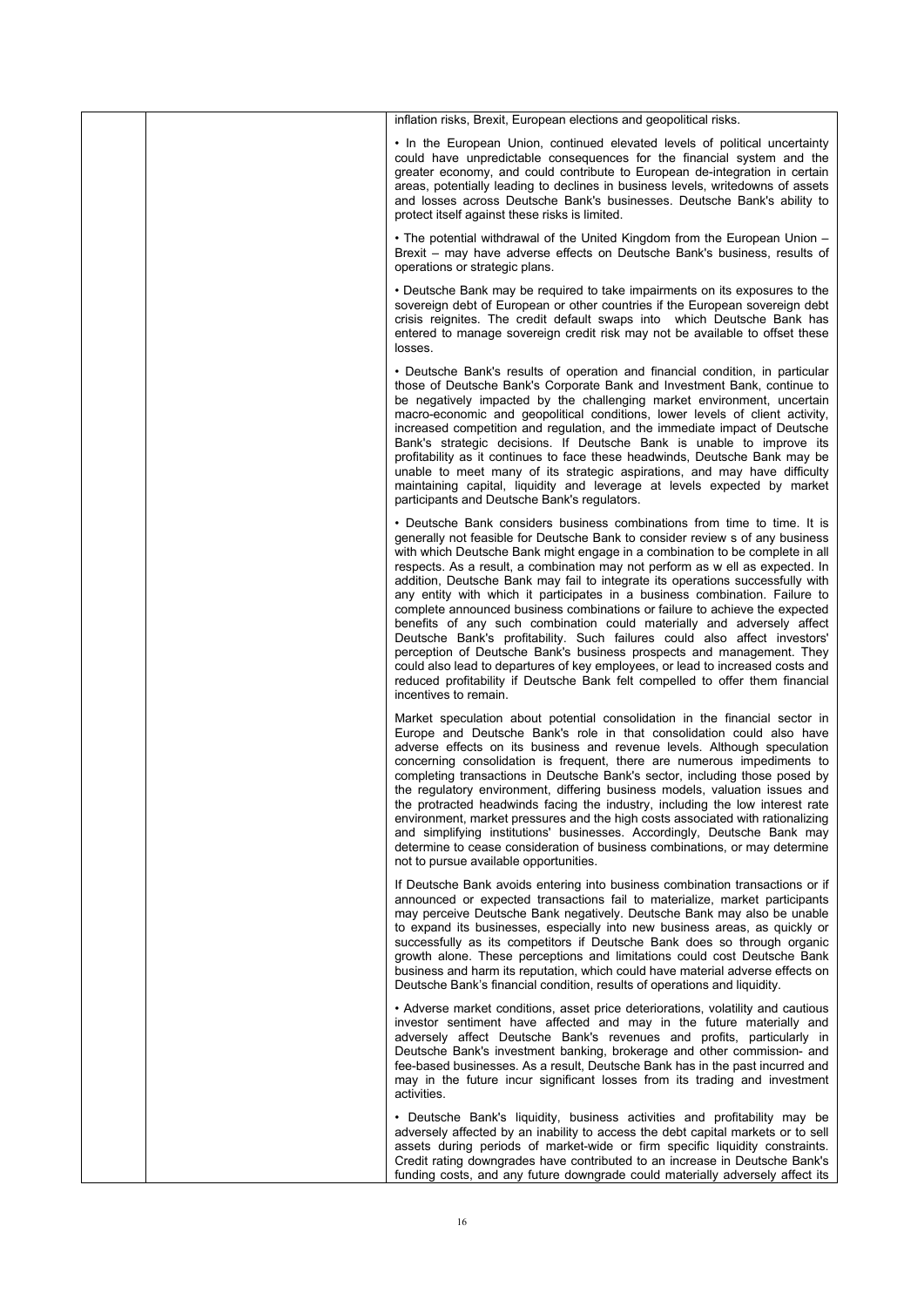|  | funding costs, the willingness of counterparties to continue to do business with<br>it and significant aspects of its business model.                                                                                                                                                                                                                                                                                                                                                                                                                                                                                                                                                                                                                                                |
|--|--------------------------------------------------------------------------------------------------------------------------------------------------------------------------------------------------------------------------------------------------------------------------------------------------------------------------------------------------------------------------------------------------------------------------------------------------------------------------------------------------------------------------------------------------------------------------------------------------------------------------------------------------------------------------------------------------------------------------------------------------------------------------------------|
|  | • In the third quarter of 2019, Deutsche Bank announced changes to its<br>strategy and updates to its financial targets. If Deutsche Bank is unable to<br>implement its strategic plans successfully, Deutsche Bank may be unable to<br>achieve its financial objectives, or it may incur losses or low profitability, and its<br>financial condition, results of operations and share price may be materially and<br>adversely affected.                                                                                                                                                                                                                                                                                                                                            |
|  | • Deutsche Bank may have difficulties selling companies, businesses or assets<br>at favorable prices or at all and may experience material losses from these<br>assets and other investments irrespective of market developments.                                                                                                                                                                                                                                                                                                                                                                                                                                                                                                                                                    |
|  | • Intense competition, in Deutsche Bank's home market of Germany as w ell as<br>in international markets, has and could continue to materially adversely impact<br>its revenues and profitability.                                                                                                                                                                                                                                                                                                                                                                                                                                                                                                                                                                                   |
|  | • Regulatory reforms enacted and proposed in response to weaknesses in the<br>financial sector, together with increased regulatory scrutiny more generally,<br>have had and continue to have a significant impact on Deutsche Bank and<br>may adversely affect its business and ability to execute its strategic plans.<br>Competent regulators may prohibit Deutsche Bank from making dividend<br>payments or payments on its regulatory capital instruments or take other<br>actions if Deutsche Bank fails to comply with regulatory requirements.                                                                                                                                                                                                                                |
|  | • Regulatory and legislative changes reguire Deutsche Bank to maintain<br>increased capital and abide by tightened liquidity requirements. These<br>requirements may significantly affect Deutsche Bank's business model,<br>financial condition and results of operations as well as the competitive<br>environment generally. Any perceptions in the market that Deutsche Bank may<br>be unable to meet its capital or liquidity requirements with an adequate buffer.<br>or that Deutsche Bank should maintain capital or liquidity in excess of these<br>requirements or another failure to meet these requirements could intensify the<br>effect of these factors on Deutsche Bank's business and results.                                                                      |
|  | . In some cases, Deutsche Bank is required to hold and calculate capital and<br>to comply with rules on liquidity and risk management separately for its local<br>operations in different jurisdictions, in particular in the United States.                                                                                                                                                                                                                                                                                                                                                                                                                                                                                                                                         |
|  | • Deutsche Bank's regulatory capital and liquidity ratios and its funds available<br>for distributions on its shares or regulatory capital instruments will be affected<br>by Deutsche Bank's business decisions and, in making such decisions,<br>Deutsche Bank's interests and those of the holders of such instruments may<br>not be aligned, and Deutsche Bank may make decisions in accordance with<br>applicable law and the terms of the relevant instruments that result in no or<br>lower payments being made on Deutsche Bank's shares or regulatory capital<br>instruments.                                                                                                                                                                                               |
|  | • European and German legislation regarding the recovery and resolution of<br>banks and investment firms could, if steps were taken to ensure Deutsche<br>Bank's resolvability or resolution measures were imposed on it, significantly<br>affect its business operations, and lead to losses for its shareholders and<br>creditors.                                                                                                                                                                                                                                                                                                                                                                                                                                                 |
|  | • Other regulatory reforms adopted or proposed in the wake of the financial<br>crisis - for example, extensive new regulations governing Deutsche Bank's<br>derivatives activities, compensation, bank levies, deposit protection, data<br>protection, or a possible financial transaction tax $-$ may materially increase<br>Deutsche Bank's operating costs and negatively impact its business model.                                                                                                                                                                                                                                                                                                                                                                              |
|  | • A robust and effective internal control environment and adequate<br>infrastructure (comprising people, policies and procedures, controls testing and<br>IT systems) are necessary to ensure that Deutsche Bank conducts its business<br>with the law s, regulations and associated supervisory<br>in compliance<br>expectations applicable to it. Deutsche Bank has identified the need to<br>strengthen its internal control environment and infrastructure and has<br>embarked on initiatives to accomplish this. If these initiatives are not<br>successful or are delayed, Deutsche Bank's reputation, regulatory position and<br>financial condition may be materially adversely affected, and Deutsche Bank's<br>ability to achieve its strategic ambitions may be impaired. |
|  | • The BaFin has ordered Deutsche Bank to improve its control and compliance<br>infrastructure relating to anti-money laundering and know-your-client<br>processes in the former Corporate & Investment Bank division, and appointed<br>a special representative to monitor these measures' implementation. Deutsche<br>Bank's results of operations, financial condition and reputation could be<br>materially and adversely affected if Deutsche Bank is unable to significantly<br>improve its infrastructure and control environment by the set deadline.                                                                                                                                                                                                                         |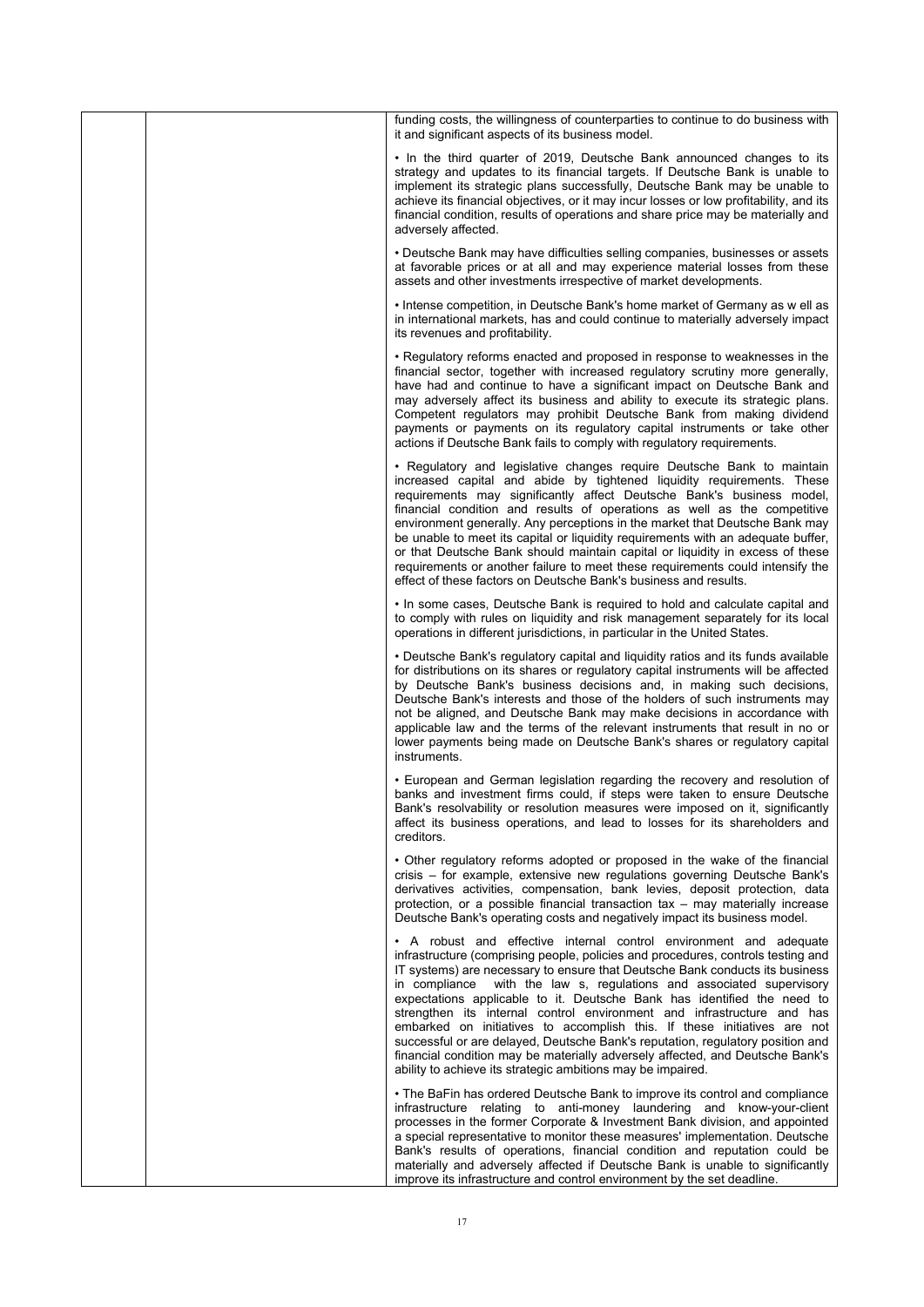|  | • Deutsche Bank operates in a highly and increasingly regulated and litigious<br>environment, potentially exposing Deutsche Bank to liability and other costs,<br>the amounts of which may be substantial and difficult to estimate, as well as to<br>legal and regulatory sanctions and reputational harm.                                                                                                                                                                                                                       |
|--|-----------------------------------------------------------------------------------------------------------------------------------------------------------------------------------------------------------------------------------------------------------------------------------------------------------------------------------------------------------------------------------------------------------------------------------------------------------------------------------------------------------------------------------|
|  | • Deutsche Bank is currently the subject of industry-wide investigations by<br>regulatory and law enforcement agencies relating to interbank and dealer<br>offered rates, as well as civil actions. Due to a number of uncertainties,<br>including those related to the high profile of the matters and other banks'<br>settlement negotiations, the eventual outcome of these matters is<br>unpredictable, and may materially and adversely affect Deutsche Bank's<br>results of operations, financial condition and reputation. |
|  | • Regulators and law enforcement authorities are investigating, among other<br>things, Deutsche Bank's compliance with the U.S. Foreign Corrupt Practices<br>Act and other law s with respect to Deutsche Bank's hiring practices related to<br>candidates referred by clients, potential clients and government officials, and<br>Deutsche Bank's engagement of finders and consultants.                                                                                                                                         |
|  | • Deutsche Bank is currently involved in civil proceedings in connection with its<br>voluntary takeover offer for the acquisition of all shares of Postbank. The<br>extent of Deutsche Bank's financial exposure to this matter could be material,<br>and its reputation may be harmed.                                                                                                                                                                                                                                           |
|  | • Deutsche Bank has investigated the circumstances around equity trades<br>entered into by certain clients in Moscow and London and has advised<br>regulators and law enforcement authorities in several jurisdictions about those<br>trades. In the event that violations of law or regulation are found to have<br>occurred, any resulting penalties against Deutsche Bank may materially and<br>adversely affect its results of operations, financial condition and reputation.                                                |
|  | • Deutsche Bank is currently involved in civil and criminal proceedings in<br>connection with transactions with Monte dei Paschi di Siena. The extent of<br>Deutsche Bank's financial exposure to these matters could be material, and its<br>reputation may be harmed.                                                                                                                                                                                                                                                           |
|  | • Deutsche Bank is under continuous examination by tax authorities in the<br>jurisdictions in which Deutsche Bank operates. Tax law s are increasingly<br>complex and are evolving. The cost to Deutsche Bank arising from the<br>conclusion and resolution of routine tax examinations, tax litigation and other<br>forms of tax proceedings or tax disputes may increase and may adversely<br>affect its business, financial condition and results of operation.                                                                |
|  | • Deutsche Bank is currently involved in a legal dispute with the German tax<br>authorities in relation to the tax treatment of certain income received with<br>respect to its pension plan assets. The proceeding is pending in front of the<br>German supreme fiscal court (Bundesfinanzhof). Should the courts ultimately<br>rule in favor of the German tax authorities, the outcome could have a material<br>effect on Deutsche Bank's comprehensive income and financial condition.                                         |
|  | • US Congressional committees and other U.S. governmental entities have<br>sought and may seek information from Deutsche Bank concerning potential<br>dealings between Deutsche Bank and the U.S. executive branch, the<br>President, his family and other close associates, exposing Deutsche Bank in<br>particular to risk to its reputation and potential loss of business as a result of<br>extensive media attention                                                                                                         |
|  | • Deutsche Bank has received requests for information from regulatory and law<br>enforcement agencies concerning its correspondent banking relationship with<br>Danske Bank, exposing Deutsche Bank in particular to risk to its reputation<br>and potential loss of business as a result of extensive media attention.                                                                                                                                                                                                           |
|  | • In November 2018, Deutsche Bank's offices in Frankfurt were searched by<br>German law enforcement authorities on the suspicion that two employees and<br>as-yet unidentified further individuals deliberately abstained from issuing<br>suspicious activity reports (SARs) in a timely manner and aided and abetted<br>money laundering, exposing Deutsche Bank in particular to risk to its<br>reputation and potential loss of business as a result of extensive media<br>attention.                                          |
|  | • Guilty pleas by or convictions of Deutsche Bank or its affiliates in criminal<br>proceedings may have consequences that have adverse effects on certain of<br>its businesses.                                                                                                                                                                                                                                                                                                                                                   |
|  | • In addition to its traditional banking businesses of deposit-taking and lending,<br>Deutsche Bank also engages in nontraditional credit businesses in which credit<br>is extended in transactions that include, for example, its holding of securities of<br>third parties or its engaging in complex derivative transactions. These<br>nontraditional credit businesses materially increase Deutsche Bank's exposure                                                                                                           |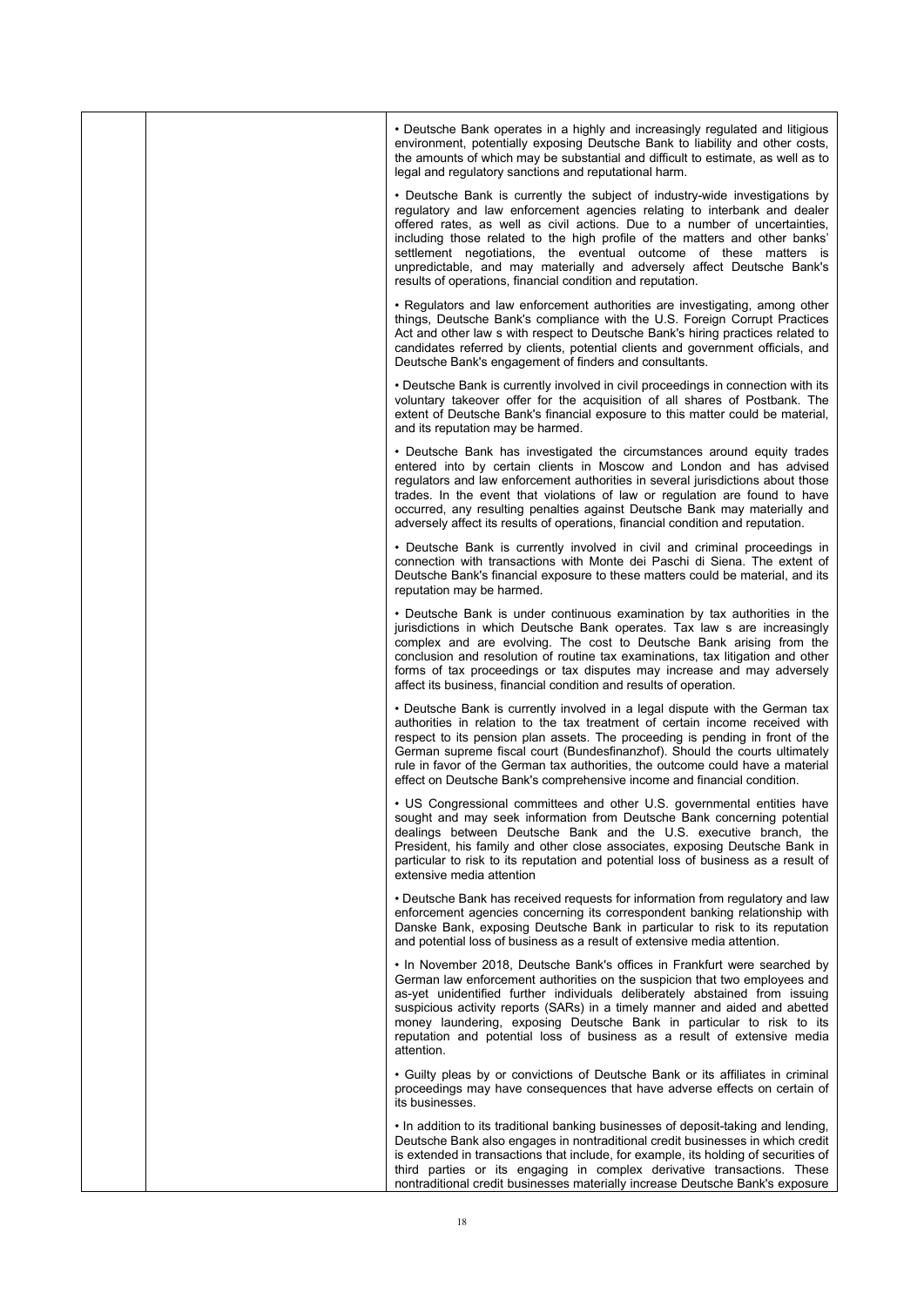|     |                                                                                                                                                              | to credit risk.                                                                                                                                                                                                                                                                                                                                                                                                                                                                                                                                                                                                               |
|-----|--------------------------------------------------------------------------------------------------------------------------------------------------------------|-------------------------------------------------------------------------------------------------------------------------------------------------------------------------------------------------------------------------------------------------------------------------------------------------------------------------------------------------------------------------------------------------------------------------------------------------------------------------------------------------------------------------------------------------------------------------------------------------------------------------------|
|     |                                                                                                                                                              | • A substantial proportion of the assets and liabilities comprise financial<br>instruments that it carries at fair value, with changes in fair value recognized in<br>its income statement. As a result of such changes, Deutsche Bank has<br>incurred losses in the past, and may incur further losses in the future.                                                                                                                                                                                                                                                                                                        |
|     |                                                                                                                                                              | • Pursuant to accounting rules, Deutsche Bank must periodically test the value<br>of the goodwill of its businesses and the value of its other intangible assets for<br>impairment. In the event such test determines that criteria for impairment<br>exists, Deutsche Bank is required under accounting rules to w rite down the<br>value of such asset. Impairments of goodwill and other intangible assets have<br>had and may have a material adverse effect on Deutsche Bank's profitability<br>results of operations.                                                                                                   |
|     |                                                                                                                                                              | • Pursuant to accounting rules, Deutsche Bank must review its deferred tax<br>assets at the end of each reporting period. To the extent that it is no longer<br>probable that sufficient taxable income will be available to allow the benefit of<br>part or all of deferred tax assets to be utilized, Deutsche Bank has to reduce<br>the carrying amounts. These reductions have had and may in the future have<br>material adverse effects on its profitability, equity and financial condition.                                                                                                                           |
|     |                                                                                                                                                              | • Deutsche Bank's risk management policies, procedures and methods leave it<br>exposed to unidentified or unanticipated risks, which could lead to material<br>losses.                                                                                                                                                                                                                                                                                                                                                                                                                                                        |
|     |                                                                                                                                                              | • Operational risks, which may arise from errors in the performance of<br>Deutsche Bank's processes, the conduct of Deutsche Bank's employees,<br>instability, malfunction or outage of Deutsche Bank's IT system and<br>infrastructure, or loss of business continuity, or comparable issues with respect<br>to Deutsche Bank's vendors, may disrupt Deutsche Bank's businesses and<br>lead to material losses.                                                                                                                                                                                                              |
|     |                                                                                                                                                              | • Deutsche Bank utilizes a variety of vendors in support of its business and<br>operations. Services provided by vendors pose risks to Deutsche Bank<br>comparable to those Deutsche Bank bears when it performs the services itself,<br>and Deutsche Bank remains ultimately responsible for the services its vendors<br>provide. Furthermore, if a vendor does not conduct business in accordance<br>with applicable standards or Deutsche Bank's expectations, Deutsche Bank<br>could be exposed to material losses or regulatory action or litigation or fail to<br>achieve the benefits it sought from the relationship. |
|     |                                                                                                                                                              | • Deutsche Bank's operational systems are subject to an increasing risk of<br>cyber-attacks and other internet crime, which could result in material losses of<br>client or customer information, damage Deutsche Bank's reputation and lead<br>to regulatory penalties and financial losses.                                                                                                                                                                                                                                                                                                                                 |
|     |                                                                                                                                                              | • The size of Deutsche Bank's clearing operations exposes Deutsche Bank to<br>a heightened risk of material losses should these operations fail to function<br>properly.                                                                                                                                                                                                                                                                                                                                                                                                                                                      |
|     |                                                                                                                                                              | . Ongoing global benchmark reform efforts initiated by the Financial Stability<br>Board, specifically the transition from interbank offered rates to alternative<br>reference rates, including so-called "riskfree-rates", that are under<br>development, introduce a number of inherent risks to Deutsche Bank's<br>business and the financial industry. These risks, should they materialize, may<br>have adverse effects on Deutsche Bank's business, results of operations and<br>profitability.                                                                                                                          |
|     |                                                                                                                                                              | • Deutsche Bank is subject to law s and other requirements relating to financial<br>and trade sanctions and embargoes. If Deutsche Bank breaches such law s<br>and requirements, it can be subject, and have in the past been subject, to<br>material regulatory enforcement actions and penalties.                                                                                                                                                                                                                                                                                                                           |
|     |                                                                                                                                                              | Transactions with counterparties in countries designated by the U.S. State<br>Department as state sponsors of terrorism or persons targeted by U.S.<br>economic sanctions may lead potential customers and investors to avoid doing<br>business with Deutsche Bank or investing in Deutsche Bank's securities, harm<br>Deutsche Bank's reputation or result in regulatory or enforcement action which<br>could materially and adversely affect Deutsche Bank's business.                                                                                                                                                      |
| D.6 | Key information on the risks that are                                                                                                                        | Securities are linked to the Underlying                                                                                                                                                                                                                                                                                                                                                                                                                                                                                                                                                                                       |
|     | specific and individual to the securities<br>and risk warning to the effect that<br>investors may lose the value of their<br>entire investment or part of it | Amounts payable or assets deliverable periodically or on exercise or<br>redemption of the Securities, as the case may be, are linked to the Underlying<br>which may comprise one or more Reference Item(s). The purchase of, or<br>investment in, Securities linked to the Underlying involves substantial risks.                                                                                                                                                                                                                                                                                                             |
|     |                                                                                                                                                              | The Securities are not conventional securities and carry various unique                                                                                                                                                                                                                                                                                                                                                                                                                                                                                                                                                       |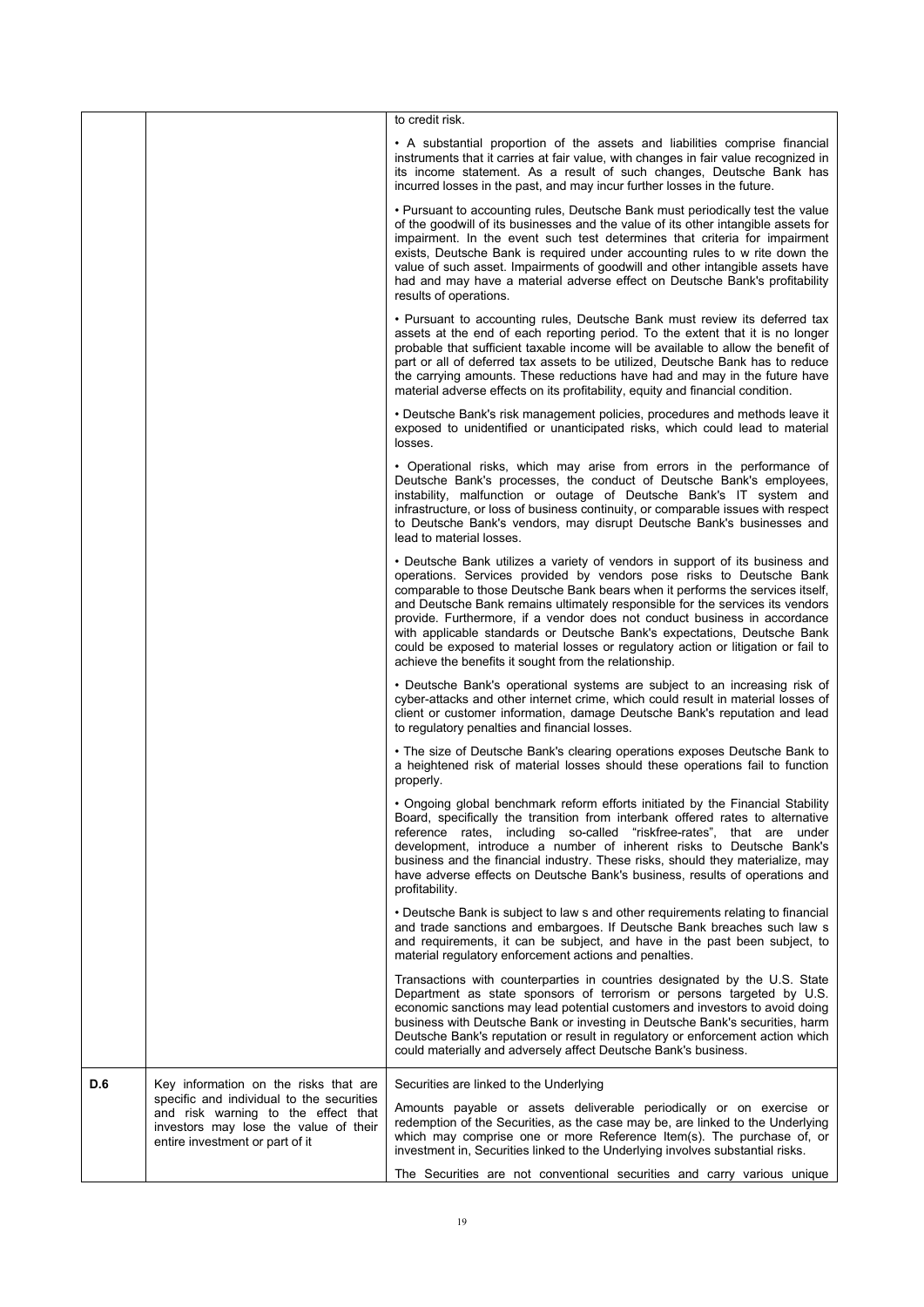|  | investment risks which prospective investors should understand clearly before<br>investing in the Securities. Each prospective investor in the Securities should<br>be familiar with securities having characteristics similar to the Securities and<br>should fully review all documentation for and understand the Terms and<br>Conditions of the Securities and the nature and extent of its exposure to risk of<br>loss.                                                                                                                                                                                                                                                                                                                                                                                                                                                                                                                                                                                                                                                                                                                                                        |
|--|-------------------------------------------------------------------------------------------------------------------------------------------------------------------------------------------------------------------------------------------------------------------------------------------------------------------------------------------------------------------------------------------------------------------------------------------------------------------------------------------------------------------------------------------------------------------------------------------------------------------------------------------------------------------------------------------------------------------------------------------------------------------------------------------------------------------------------------------------------------------------------------------------------------------------------------------------------------------------------------------------------------------------------------------------------------------------------------------------------------------------------------------------------------------------------------|
|  | Potential investors should ensure that they understand the relevant formula in<br>accordance with which the amounts payable and/or assets deliverable are<br>calculated, and if necessary seek advice from their own adviser(s).                                                                                                                                                                                                                                                                                                                                                                                                                                                                                                                                                                                                                                                                                                                                                                                                                                                                                                                                                    |
|  | Risks associated with the Underlying                                                                                                                                                                                                                                                                                                                                                                                                                                                                                                                                                                                                                                                                                                                                                                                                                                                                                                                                                                                                                                                                                                                                                |
|  | Because of the Underlying's influence on the entitlement from the Security,<br>investors are exposed to risks both during the term and also at maturity, which<br>are also generally associated with the respective interest rate and interest<br>rates in general.                                                                                                                                                                                                                                                                                                                                                                                                                                                                                                                                                                                                                                                                                                                                                                                                                                                                                                                 |
|  | Currency risks                                                                                                                                                                                                                                                                                                                                                                                                                                                                                                                                                                                                                                                                                                                                                                                                                                                                                                                                                                                                                                                                                                                                                                      |
|  | Investors face an exchange rate risk if the Settlement Currency is not the<br>currency of the investor's home jurisdiction.                                                                                                                                                                                                                                                                                                                                                                                                                                                                                                                                                                                                                                                                                                                                                                                                                                                                                                                                                                                                                                                         |
|  | Adjustment / Early Termination                                                                                                                                                                                                                                                                                                                                                                                                                                                                                                                                                                                                                                                                                                                                                                                                                                                                                                                                                                                                                                                                                                                                                      |
|  | The Terms and Conditions of the Securities include a provision pursuant to<br>which, where certain conditions are satisfied, the Issuer is entitled to redeem<br>the Securities early. As a result, the Securities may have a lower market value<br>than similar securities which do not contain any such Issuer's right for<br>redemption. During any period where the Securities may be redeemed in this<br>way, the market value of the Securities generally will not rise substantially<br>above the price at which they may be redeemed or cancelled. The same<br>applies where the Terms and Conditions of the Securities include a provision<br>for an automatic redemption or cancellation of the Securities (e.g. "knock-out"<br>or "auto call" provision).                                                                                                                                                                                                                                                                                                                                                                                                                |
|  | The Issuer is entitled to make adjustments to the Terms and Conditions<br>following the occurrence of an adjustment event. These may include any event<br>which materially affects the theoretical economic value of a Reference Item or<br>any event which materially disrupts the economic link between the value of the<br>Reference Item and the Securities subsisting immediately prior to the<br>occurrence of such event. Such adjustments may take into account and pass<br>on to Securityholders any increased direct or indirect cost to the Issuer as a<br>result of or in connection with the relevant adjustment event.                                                                                                                                                                                                                                                                                                                                                                                                                                                                                                                                                |
|  | On the occurrence of an adjustment/termination event, the Issuer is also<br>entitled to adjust the Terms and Conditions or in certain cases, substitute the<br>relevant Reference Item affected by such adjustment/termination event. If such<br>adjustment or substitution is not possible, the Issuer is also entitled to<br>terminate and cancel the Securities by giving notice to the Securityholders,<br>providing brief details of the Adjustment/Termination Event and of the payout<br>amount ("Adjustment / Termination Notice").                                                                                                                                                                                                                                                                                                                                                                                                                                                                                                                                                                                                                                         |
|  | In case of a termination or cancelation the Issuer will pay, usually prior to the<br>scheduled settlement date of the Securities, an amount which the Calculation<br>Agent determines to be their fair market value, taking into account the relevant<br>adjustment/termination event and, less the direct and indirect cost to the Issuer<br>of unwinding or adjusting any underlying related hedging arrangements, and<br>less any tax or withholding required by law. Such amount may be significantly<br>less than an investor's initial investment in Securities and in certain<br>circumstances may be zero.                                                                                                                                                                                                                                                                                                                                                                                                                                                                                                                                                                  |
|  | An adjustment/termination event may include an event which materially affects<br>the method by which the Calculation Agent determines the level or price of any<br>Reference Item or the ability of the Calculation Agent to determine the level or<br>price of any Reference Item. In addition, an adjustment/termination event may<br>occur where it is illegal or no longer feasible for the Issuer to maintain its<br>hedging arrangements for the Securities or where materially increased costs or<br>expenses would be incurred by the Issuer in maintaining those arrangements.<br>An adjustment/termination event may also occur in a situation where certain<br>market disruptions exist or a force majeure occurs (being an event or<br>circumstance which prevents or materially affects the performance of the<br>Issuer's obligation). An adjustment event or adjustment/termination event may<br>materially affect the cost to the Issuer of maintaining the Securities or its<br>hedging arrangements in a way which has not been factored into the issue<br>price of the Securities. This may therefore require adjustments or a termination<br>of the Securities. |
|  | Any adjustment made due to an adjustment event or any adjustment or                                                                                                                                                                                                                                                                                                                                                                                                                                                                                                                                                                                                                                                                                                                                                                                                                                                                                                                                                                                                                                                                                                                 |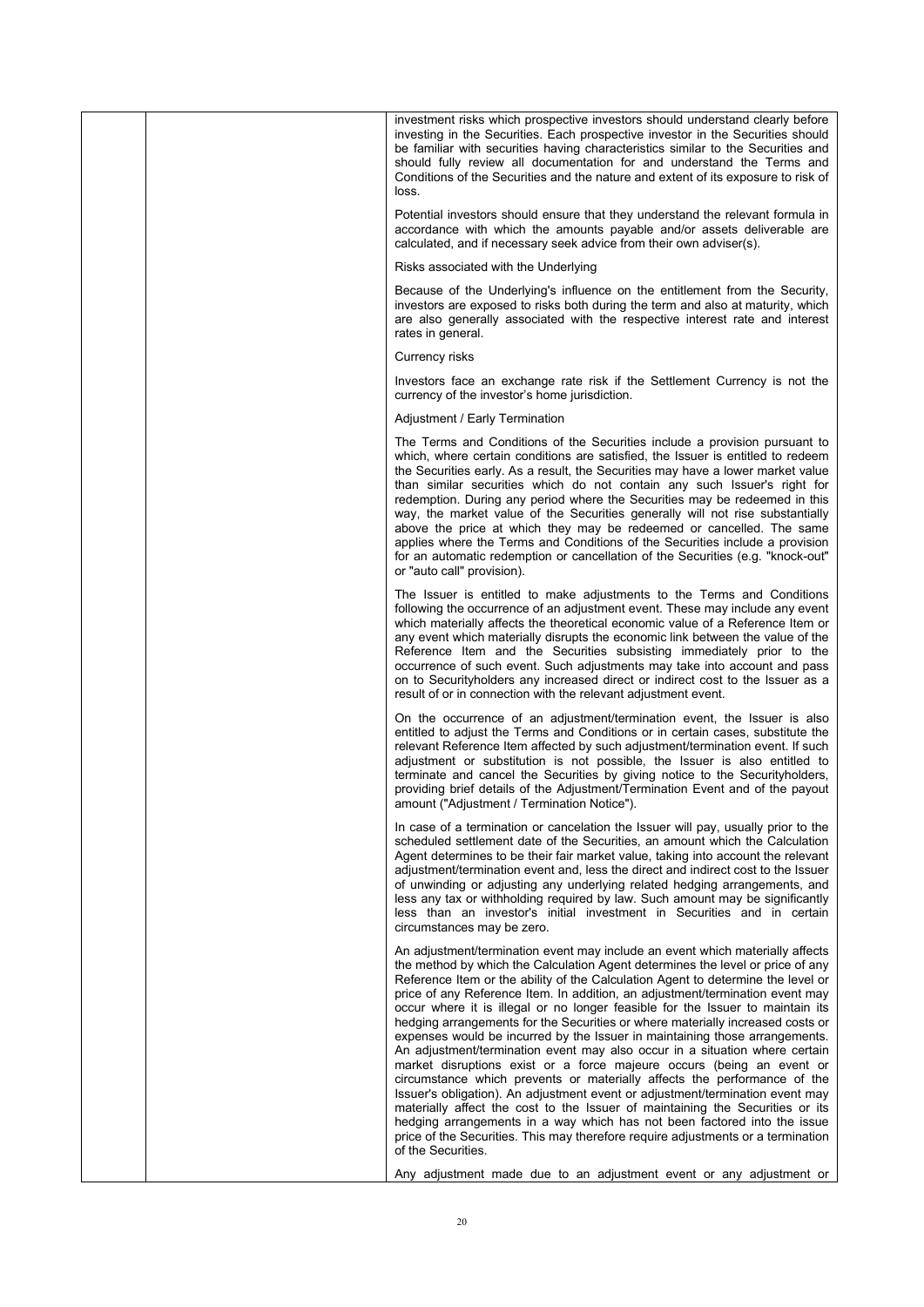|  | termination of the Securities or replacement of a Reference Item following an<br>adjustment/termination event may have an adverse effect on the Securities<br>and Securityholders. In particular, the value of the Securities may fall and<br>amounts payable or assets deliverable under the Securities may be less and<br>may be made at different times than anticipated. This is part of the economic<br>risk Securityholders bear when investing in the Securities and the basis on<br>which the Securities are priced.                                                                                                                                                                                                                                                                                                            |
|--|-----------------------------------------------------------------------------------------------------------------------------------------------------------------------------------------------------------------------------------------------------------------------------------------------------------------------------------------------------------------------------------------------------------------------------------------------------------------------------------------------------------------------------------------------------------------------------------------------------------------------------------------------------------------------------------------------------------------------------------------------------------------------------------------------------------------------------------------|
|  | Regulation and reform of "benchmarks"                                                                                                                                                                                                                                                                                                                                                                                                                                                                                                                                                                                                                                                                                                                                                                                                   |
|  | Underlyings which are deemed "benchmarks" are the subject of recent<br>national, international and other regulatory guidance and proposals for reform.<br>Some of these reforms are already effective whilst others are still to be<br>implemented. These reforms may cause such benchmarks to perform<br>differently than in the past and may have other consequences which cannot be<br>predicted.                                                                                                                                                                                                                                                                                                                                                                                                                                    |
|  | Regulatory bail-in and other resolution measures                                                                                                                                                                                                                                                                                                                                                                                                                                                                                                                                                                                                                                                                                                                                                                                        |
|  | If the competent authority determines that the Issuer is failing or likely to fail<br>and certain other conditions are met, the competent resolution authority has<br>the power to write down, including to write down to zero, claims for payment of<br>the principal and any other claims under the Securities respectively, interest or<br>any other amount in respect of the Securities to convert the Securities into<br>ordinary shares or other instruments qualifying as common equity tier 1 capital<br>(the write-down and conversion powers commonly being referred to as the<br>bail-in tool), or to apply any other resolution measure including (but not limited<br>to) a transfer of the Securities to another entity, a variation of the terms and<br>conditions of the Securities or a cancellation of the Securities. |

| Element | <b>Section E - Offer</b>                                          |                                                                                              |                                                                                                                                                                                                                                                                                                                                                                                                                                                                                                                                                                                                                                                                             |
|---------|-------------------------------------------------------------------|----------------------------------------------------------------------------------------------|-----------------------------------------------------------------------------------------------------------------------------------------------------------------------------------------------------------------------------------------------------------------------------------------------------------------------------------------------------------------------------------------------------------------------------------------------------------------------------------------------------------------------------------------------------------------------------------------------------------------------------------------------------------------------------|
|         |                                                                   |                                                                                              |                                                                                                                                                                                                                                                                                                                                                                                                                                                                                                                                                                                                                                                                             |
| E.2b    | Reasons for the offer, use of proceeds,<br>estimated net proceeds | Not applicable, making profit and/or hedging certain risks are the reasons for<br>the offer. |                                                                                                                                                                                                                                                                                                                                                                                                                                                                                                                                                                                                                                                                             |
| E.3     | Terms and conditions of the offer                                 | Conditions to which the offer is<br>subject:                                                 | Offers of the<br>Securities<br>are<br>conditional on and subject to<br>admission to listing being obtained<br>by the Issue Date otherwise the<br>offer will be deemed withdrawn<br>and the issuance cancelled.                                                                                                                                                                                                                                                                                                                                                                                                                                                              |
|         |                                                                   | Number of the Securities:                                                                    | up to 30,000 Securities at EUR<br>1,000 each with an aggregate<br>nominal amount of up to EUR<br>30,000,000                                                                                                                                                                                                                                                                                                                                                                                                                                                                                                                                                                 |
|         |                                                                   | The Subscription Period:                                                                     | Applications to subscribe for the<br>Securities may be made through<br>the Distributor from 09 April 2020<br>(inclusively) until the "Primary<br>Market End Date" which is 12 May<br>2020 (inclusively) (subject to<br>adjustment) during the hours in<br>which banks are generally open<br>for business in Italy, except for the<br>"door-to-door" offer for which the<br>Subscription Period will be from,<br>and including, 09 April 2020 to,<br>and including, 05 May 2020 and<br>except for the offer using "distance<br>marketing techniques" for which<br>the Subscription Period will be<br>from, and including, 09 April 2020<br>to, and including, 28 April 2020. |
|         |                                                                   |                                                                                              | The Issuer reserves the right for<br>any reason to reduce the number                                                                                                                                                                                                                                                                                                                                                                                                                                                                                                                                                                                                        |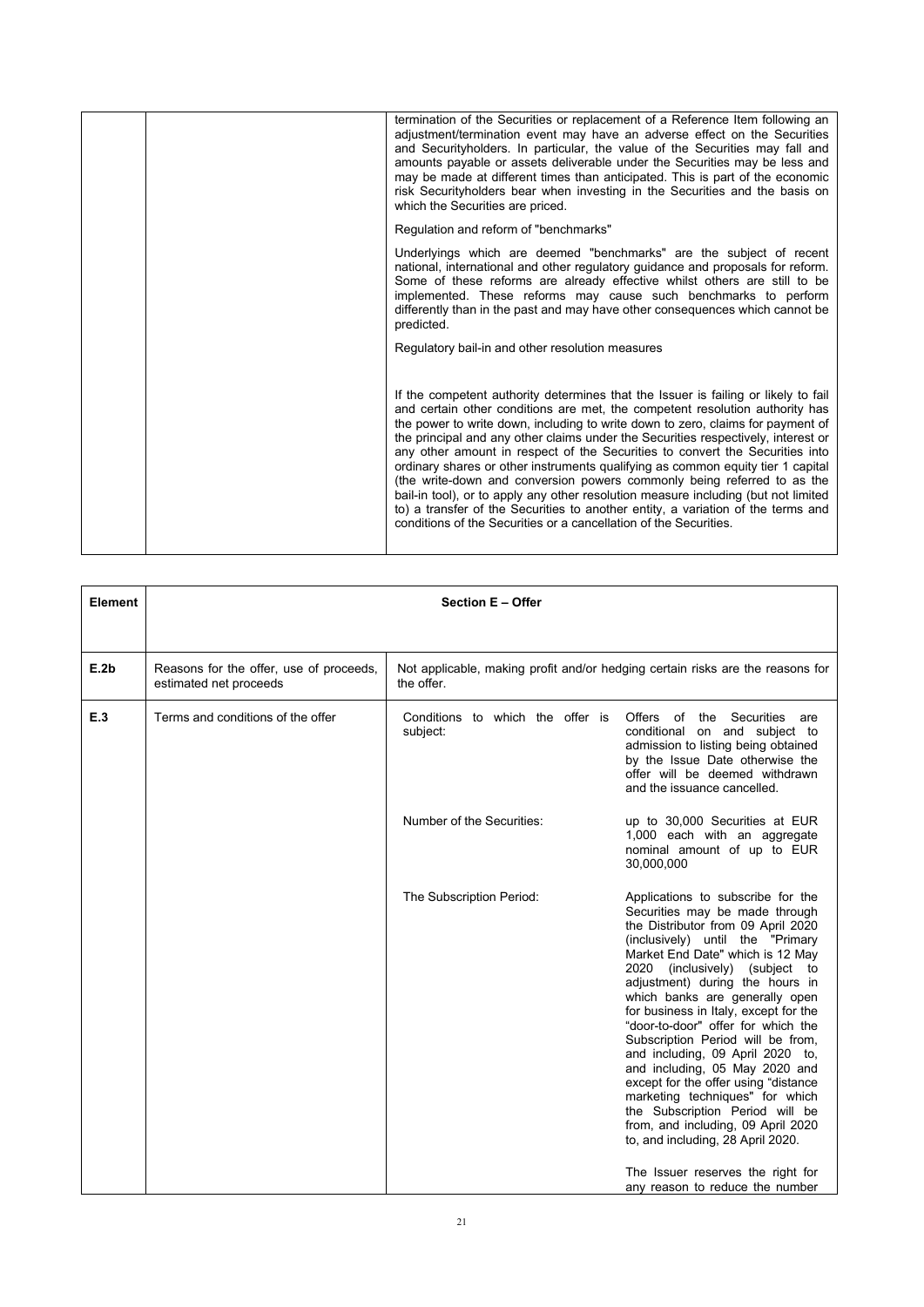|  |                                                                                                                                                             | of Securities offered.                                                                                                                                                                                                                                                                                                                                                |
|--|-------------------------------------------------------------------------------------------------------------------------------------------------------------|-----------------------------------------------------------------------------------------------------------------------------------------------------------------------------------------------------------------------------------------------------------------------------------------------------------------------------------------------------------------------|
|  | Cancellation of the Issuance of the<br>Securities:                                                                                                          | The Issuer reserves the right for<br>any reason to cancel the issuance<br>of the Securities.                                                                                                                                                                                                                                                                          |
|  | Early Closing of the Subscription<br>Period of the Securities:                                                                                              | The Issuer reserves the right for<br>reason<br>to<br>close<br>the<br>any<br>Subscription Period early.                                                                                                                                                                                                                                                                |
|  | Investor minimum subscription<br>amount:                                                                                                                    | EUR 1,000 (one Security)                                                                                                                                                                                                                                                                                                                                              |
|  | Investor maximum subscription<br>amount:                                                                                                                    | Not applicable; there is no investor<br>maximum subscription amount.                                                                                                                                                                                                                                                                                                  |
|  | Description of the application<br>process:                                                                                                                  | Applications for the Securities can<br>be made in Italy at participating<br>branches of a Distributor.                                                                                                                                                                                                                                                                |
|  |                                                                                                                                                             | Applications will be in accordance<br>with the relevant Distributor's usual<br>procedures, notified to investors<br>by the relevant Distributor                                                                                                                                                                                                                       |
|  |                                                                                                                                                             | Prospective investors will not be<br>required to enter into<br>any<br>contractual arrangements directly<br>with the Issuer relating to the<br>subscription for the Securities.                                                                                                                                                                                        |
|  | Description of possibility to reduce<br>subscriptions and manner for<br>refunding excess amount paid by<br>applicants:                                      | Not applicable; there is<br>no<br>possibility to reduce subscriptions<br>and therefore no manner for<br>refunding excess amount paid by<br>applicants.                                                                                                                                                                                                                |
|  | Details of the method and time limits<br>for paying up and delivering the<br>Securities:                                                                    | Investors will be notified by the<br>Issuer or the relevant financial<br>intermediary of their allocations of<br>Securities and the settlement<br>arrangements in respect thereof.<br>The Securities will be issued on<br>the Issue Date and the Securities<br>will be delivered on the Value Date<br>against payment to the Issuer of<br>the net subscription price. |
|  | Manner in and date on which results<br>of the offer are to be made public:                                                                                  | The Issuer will in its sole discretion<br>determine the final amount of<br>Securities to be issued (which will<br>be dependent on the outcome of<br>the offer), up to a limit of an<br>aggregate nominal amount of EUR<br>30,000,000.                                                                                                                                 |
|  |                                                                                                                                                             | The results of the offer will be<br>available from the Distributor<br>following the Subscription Period<br>and prior to the Issue Date.                                                                                                                                                                                                                               |
|  | Procedure for exercise of any right of<br>negotiability<br>pre-emption,<br>of<br>subscription rights and treatment of<br>subscription rights not exercised: | Not applicable; a procedure for<br>exercise of any right of pre-<br>emption,<br>negotiability<br>of<br>subscription rights and treatment<br>of subscription rights is not<br>planned.                                                                                                                                                                                 |
|  | Categories of potential investors to<br>which the Securities are offered and<br>whether tranche(s) have<br>been<br>reserved for certain countries:          | Qualified<br>investors<br>within the<br>meaning<br>of<br>the<br>Prospectus<br>Directive<br>non-qualified<br>and                                                                                                                                                                                                                                                       |